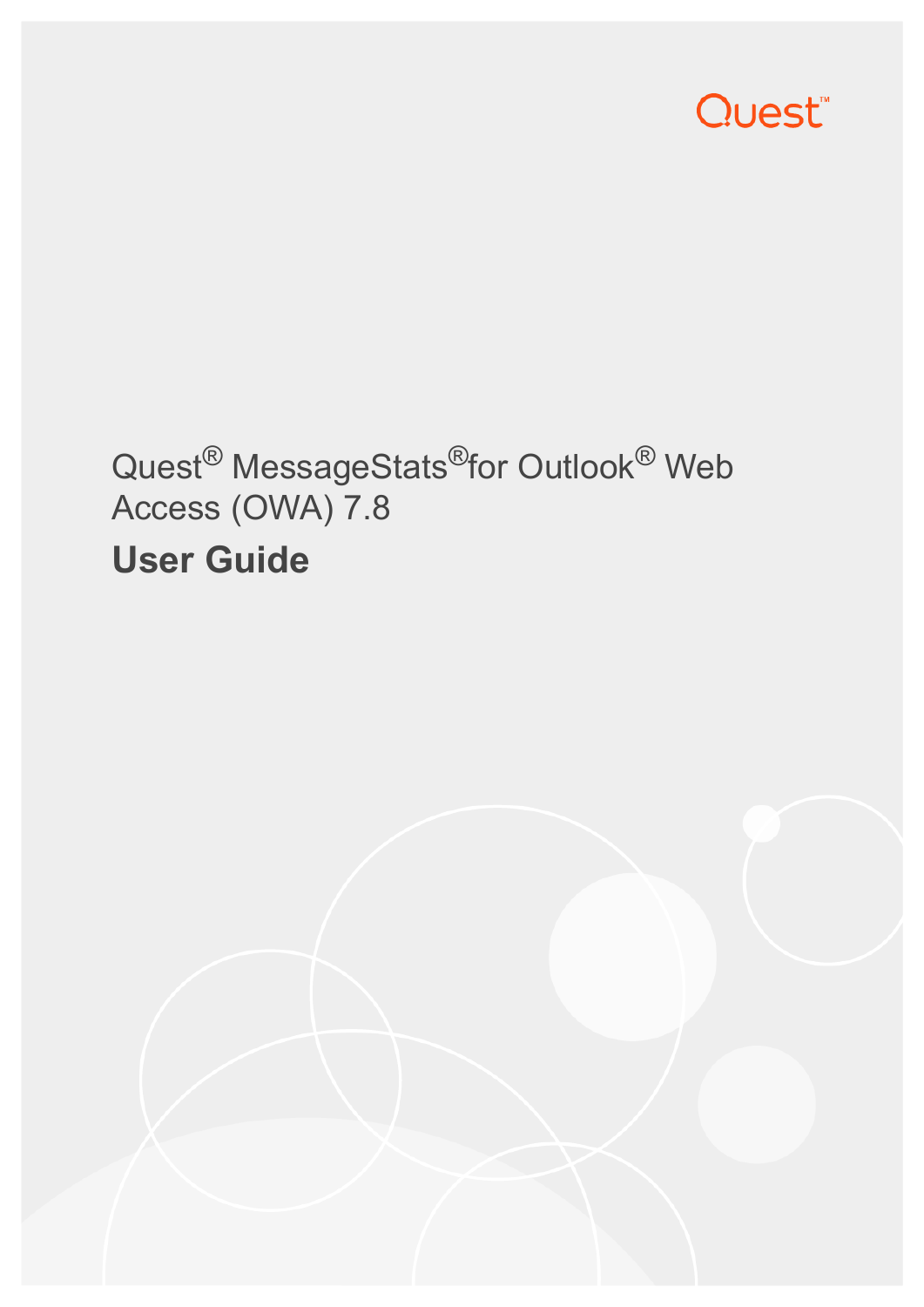#### **© 2021 Quest Software Inc.**

#### **ALL RIGHTS RESERVED.**

This guide contains proprietary information protected by copyright. The software described in this guide is furnished under a software license or nondisclosure agreement. This software may be used or copied only in accordance with the terms of the applicable agreement. No part of this guide may be reproduced or transmitted in any form or by any means, electronic or mechanical, including photocopying and recording for any purpose other than the purchaser's personal use without the written permission of Quest Software Inc.

The information in this document is provided in connection with Quest Software products. No license, express or implied, by estoppel or otherwise, to any intellectual property right is granted by this document or in connection with the sale of Quest<br>Software products. EXCEPT AS SET FORTH IN THE TERMS AND CONDITIONS AS SPECIFIED IN THE LICENSE<br>A EXPRESS, IMPLIED OR STATUTORY WARRANTY RELATING TO ITS PRODUCTS INCLUDING, BUT NOT LIMITED TO, THE IMPLIED WARRANTY OF MERCHANTABILITY, FITNESS FOR A PARTICULAR PURPOSE, OR NON-INFRINGEMENT. IN NO EVENT SHALL QUEST SOFTWARE BE LIABLE FOR ANY DIRECT, INDIRECT, CONSEQUENTIAL, PUNITIVE, SPECIAL OR INCIDENTAL DAMAGES (INCLUDING, WITHOUT LIMITATION, DAMAGES FOR LOSS OF PROFITS, BUSINESS<br>INTERRUPTION OR LOSS OF INFORMATION) ARISING OUT OF THE USE OR INABILITY TO USE THIS DOCUMENT, EVEN IF QUEST SOFTWARE HAS BEEN ADVISED OF THE POSSIBILITY OF SUCH DAMAGES. Quest Software makes no representations or warranties with respect to the accuracy or completeness of the contents of this document and reserves the right to make changes to specifications and product descriptions at any time without notice. Quest Software does not make any commitment to update the information contained in this document.

If you have any questions regarding your potential use of this material, contact:

Quest Software Inc. Attn: LEGAL Dept. 4 Polaris Way Aliso Viejo, CA 92656

Refer to our website [\(www.quest.com](http://www.quest.com)) for regional and international office information.

#### **Patents**

Quest Software is proud of our advanced technology. Patents and pending patents may apply to this product. For the most current information about applicable patents for this product, please visit our website at www.quest.com/legal.

#### **Trademarks**

Quest and the Quest logo are trademarks and registered trademarks of Quest Software Inc. in the U.S.A. and other countries. For a complete list of Quest Software trademarks, please visit our website at [www.quest.com/legal.](http://www.quest.com/legal) Microsoft, Active Directory, ActiveSync, Excel, Lync, and Skype are either registered trademarks or trademarks of Microsoft Corporation in the United States and/or other countries. All other trademarks, servicemarks, registered trademarks, and registered servicemarks are the property of their respective owners.

#### **Legend**

- **WARNING: A WARNING icon indicates a potential for property damage, personal injury, or death.**
- **CAUTION: A CAUTION icon indicates potential damage to hardware or loss of data if instructions are not followed.** Ţ

**IMPORTANT NOTE**, **NOTE**, **TIP**, **MOBILE**, or **VIDEO:** An information icon indicates supporting information.i

MessageStats Report Pack for OWA User Guide Updated - August 2021 Software Version - 7.8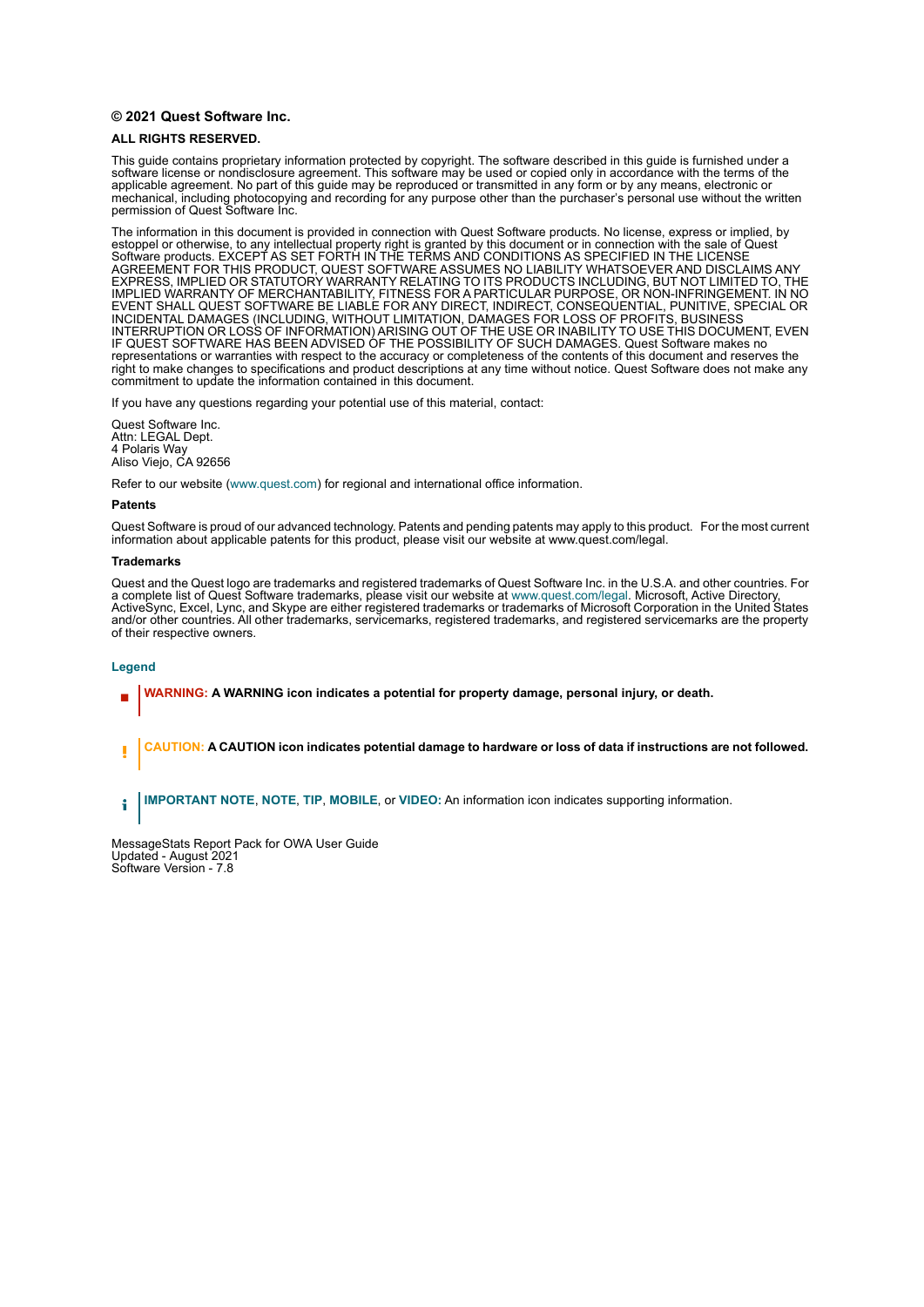## **Contents**

| About the Report Pack for Outlook Web Access (OWA) 5                                                           |   |
|----------------------------------------------------------------------------------------------------------------|---|
|                                                                                                                |   |
|                                                                                                                |   |
|                                                                                                                |   |
|                                                                                                                |   |
|                                                                                                                |   |
|                                                                                                                |   |
|                                                                                                                |   |
|                                                                                                                |   |
|                                                                                                                |   |
|                                                                                                                |   |
|                                                                                                                |   |
|                                                                                                                |   |
| Configuring the OWA Report Pack and Gathering Data  10                                                         |   |
|                                                                                                                |   |
|                                                                                                                |   |
|                                                                                                                |   |
| If the Exchange IIS Log Files Are Not Scheduled Daily  12                                                      |   |
| If the MessageStats Report Pack for Exchange ActiveSync is also Installed 12                                   |   |
|                                                                                                                |   |
|                                                                                                                |   |
| If Both OWA and Exchange ActiveSync Report Packs are Installed 13                                              |   |
|                                                                                                                |   |
| Managing Your Database (and all and according to the matrix and the Managing Your Database (a) and a series of |   |
|                                                                                                                |   |
|                                                                                                                |   |
|                                                                                                                |   |
|                                                                                                                |   |
|                                                                                                                |   |
|                                                                                                                |   |
|                                                                                                                |   |
|                                                                                                                |   |
|                                                                                                                |   |
|                                                                                                                |   |
|                                                                                                                |   |
|                                                                                                                |   |
|                                                                                                                |   |
| Appendix B: Configuring RPC Through a Firewall 24                                                              |   |
|                                                                                                                |   |
|                                                                                                                |   |
| MessageStats Report Pack for Outlook Web Access 7.8 User Guide<br>Contents                                     | 3 |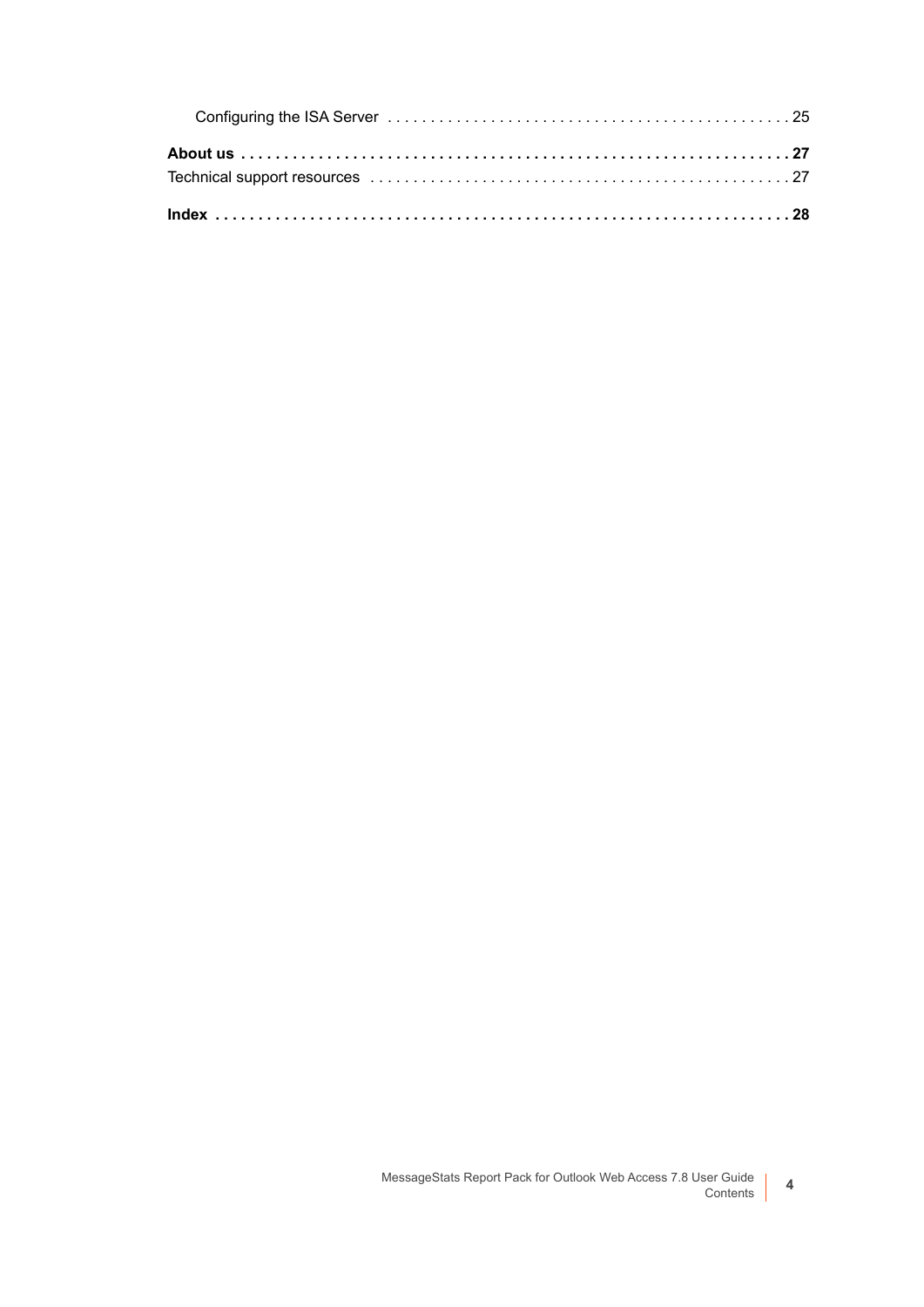# <span id="page-4-0"></span>**MessageStats Report Pack for OWA Overview**

- **•** [Architecture](#page-4-2)
- <span id="page-4-3"></span>**•** [Report Pack Components](#page-5-0)

# <span id="page-4-1"></span>**About the Report Pack for Outlook Web Access (OWA)**

Microsoft Outlook Web Access (OWA) is a webmail service for Microsoft Exchange Server that provides remote access to emails that are stored in an Exchange server and accessed through a web browser. In Exchange 2010 and later, the service is called Outlook Web App (OWA).

The MessageStats Report Pack for OWA provides webmail-specific reports that are integrated into the core MessageStats Reports interface. The report pack allows you to gather information about OWA logons and service delivery in large-scale Exchange organizations.

## <span id="page-4-2"></span>**Architecture**

The MessageStats Report Pack for OWA analyzes the servers in your Exchange organization and automatically discovers Outlook Web Access objects. The report pack locates and processes the IIS log files that contain information about these objects and writes the processed data to the MessageStats database. This information covers activity concerning the organization's Outlook Web Access.

In addition, the MessageStats Report Pack for OWA can gather log files from an archive on the local server or from a system-wide archive location, so you can gather information from archived log files that may no longer reside on the original production Exchange Server that generated the log files.



MessageStats Report Pack for Outlook Web Access 7.8 User Guide MessageStats Report Pack for OWA Overview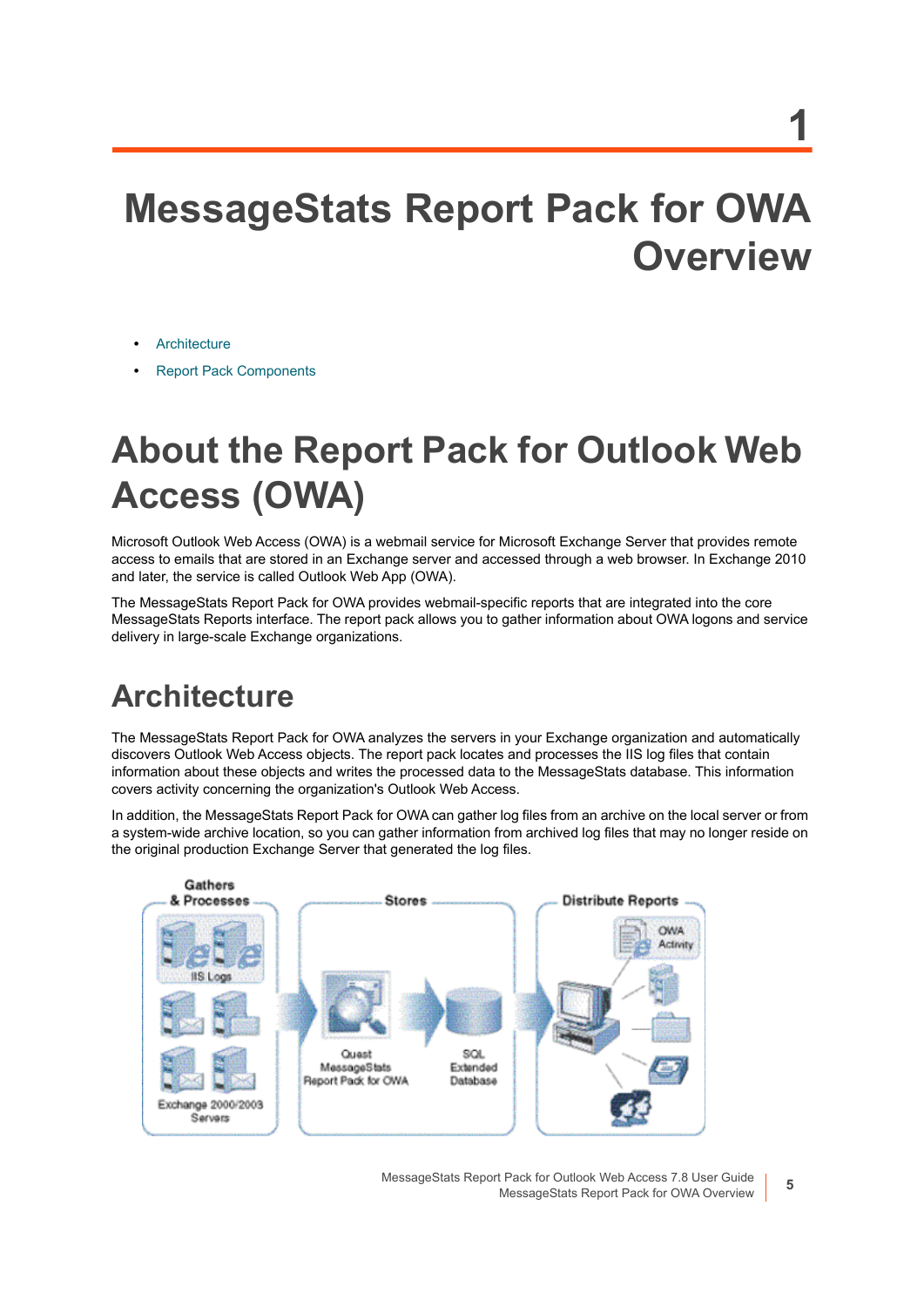# <span id="page-5-0"></span>**Report Pack Components**

The MessageStats Report Pack for OWA contains the following component:

<span id="page-5-2"></span>**•** Task Processors: Includes the IIS Logs Files gathering task which is shared between the Exchange ActiveSync and the OWA report pack. The OWA Task Processor must be installed on a server on which the MessageStats task processors reside.

Additionally, when you install the report pack, the installer extends the following core MessageStats components:

- **•** MMC Client Console: The console is extended to allow you to create and manage the IIS Log Files gathering task, as well as to configure additional paths to the IIS log file repository.
- **•** Database: The report pack extends the existing MessageStats SQL database by adding new tables and fields to store the data regarding OWA activity. The OWA Database Schema is installed on the server on which the MessageStats Database resides.
- **•** Reports: The OWA reports are installed on the IIS server on which MessageStats Reports are installed.

# <span id="page-5-1"></span>**Steps to Install and Configure the Report Pack**

Before you can run the Report Pack for Outlook Web Access (OWA), you must perform the following functions in the following order:

- 1 Ensure that you meet the system requirements for the report pack.
- 2 Configure IIS Logging on your Exchange servers (see [Configuring IIS Logging on the Exchange Server on](#page-7-4)  [page 8](#page-7-4)).
- 3 Install the Report Pack for OWA (see [Installing the Report Pack for OWA on page 9\)](#page-8-1).
- 4 Assign the OWA role to servers in the MessageStats console (see [Assigning the OWA Server Role on page](#page-9-3)  [10\)](#page-9-3).
- 5 Create the OWA report pack gathering tasks (see [Creating the IIS Log Files Gathering Task on page 12\)](#page-11-4).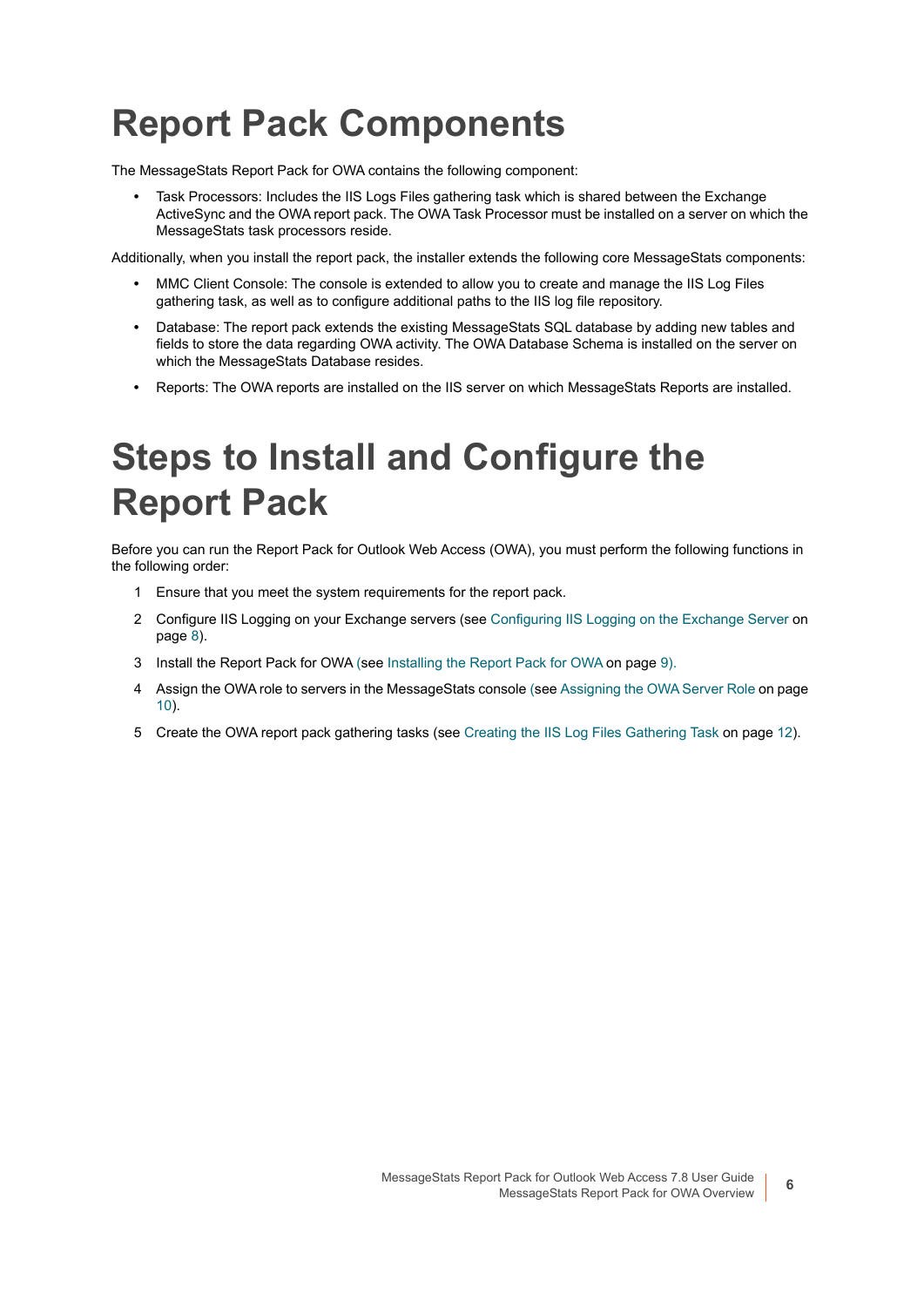# <span id="page-6-0"></span>**Installing the OWA Report Pack**

- **•** [System Requirements](#page-6-1)
- **•** [Rights and Permissions](#page-7-0)
- **•** [Configuring IIS Logging on the Exchange Server](#page-7-3)
- <span id="page-6-4"></span>**•** [Installing the Report Pack for OWA](#page-8-0)

## <span id="page-6-3"></span><span id="page-6-1"></span>**System Requirements**

Before you install the report pack, verify that you meet the MessageStats hardware minimum requirements. You must also have the MessageStats core product installed before you can install the report pack. For information about the MessageStats hardware requirements, see the *MessageStats Release Notes.* 

For information about MessageStats required permissions, see the *MessageStats Quick Start Guide*.

## <span id="page-6-2"></span>**Software Requirements**

<span id="page-6-5"></span>You install the report pack components on servers on which the core MessageStats components are already installed. You must meet the software requirements for MessageStats. The following table contains any additional software requirements for the report pack:

**Table 1. Software minimum requirements**

| <b>Component</b>                                          | <b>Minimum Requirement</b>                                                                                                                                                                  |
|-----------------------------------------------------------|---------------------------------------------------------------------------------------------------------------------------------------------------------------------------------------------|
| <b>Task Execution Server</b>                              | Microsoft PowerShell 2.0.<br>$\bullet$                                                                                                                                                      |
| (where the report pack task)<br>processors are installed) | <b>NOTE:</b> You can download the Windows Management Framework (which<br>includes PowerShell 2.0) from Microsoft at<br>http://support.microsoft.com/kb/968929.                              |
| <b>Additional Software</b>                                | MessageStats 7.8<br>٠                                                                                                                                                                       |
|                                                           | NET Framework 4.7.2<br>$\bullet$                                                                                                                                                            |
| <b>Exchange Servers</b>                                   | At least one server running Exchange 2010, Exchange 2013, Exchange 2016,<br>or Exchange 2019.                                                                                               |
|                                                           | You must install the IIS Management Scripts and Tools on the Exchange<br>server. The IIS Management Scripts and Tools are required to allow the report<br>pack to gather the IIS log files. |

**7**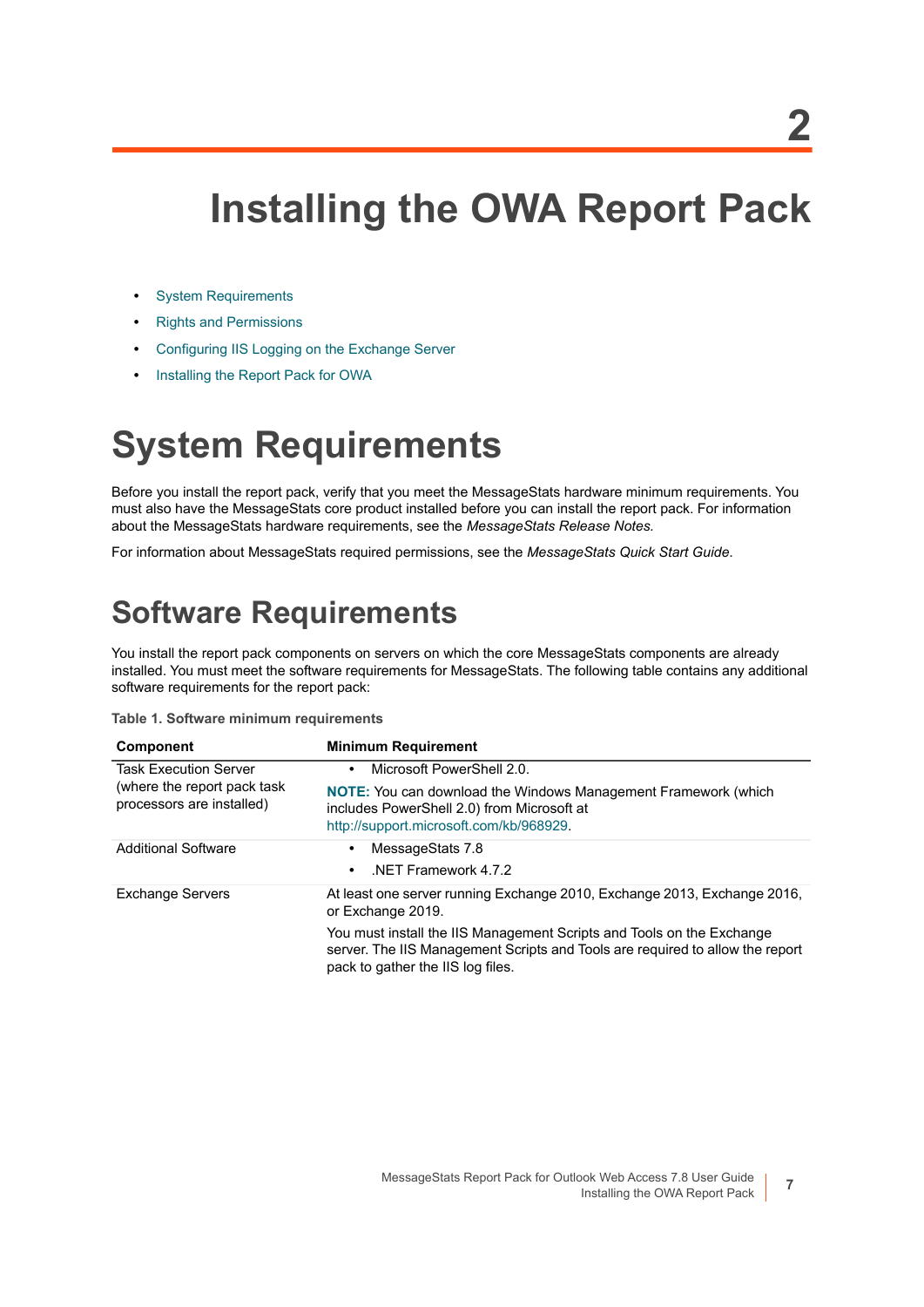# <span id="page-7-5"></span><span id="page-7-0"></span>**Rights and Permissions**

This section lists the rights and permissions required to install the MessageStats Report Pack for OWA.

## <span id="page-7-1"></span>**Installation Rights**

The following rights are required to install the report pack:

<span id="page-7-6"></span>**•** Local Administrator rights of the computer on which you are installing MessageStats

## <span id="page-7-2"></span>**Operational Rights**

The following rights are required to configure the report pack and to run gathering tasks:

- <span id="page-7-7"></span>**•** MessageStats Admin rights on the server that houses the MessageStats database
- **•** Local Administrator rights on the task execution server
- **•** Local Administrators rights on all Exchange OWA servers
- **•** Be a member of View-Only Organization Management and Public Folder Management groups

## <span id="page-7-4"></span><span id="page-7-3"></span>**Configuring IIS Logging on the Exchange Server**

Before you can use the MessageStats Report Pack for OWA, you must configure IIS logging on the Exchange server that has the OWA role installed.

The report pack supports one IIS log per site and requires the following log file format:

<span id="page-7-8"></span>**•** W3C Extended Log File Format (set by default)

You must configure the extended properties. The default IIS logging configuration for the W3C Extended Log File Format is not sufficient for the report pack to gather the information required for reports.

Use the IIS Manager to configure the W3C Extended Log File Format for IIS logging on the Exchange server from which you want to gather data.

#### *To Configure IIS logging on the Exchange server*

- 1 Click **Start** and select **Administrative Tools | Internet Information Services (IIS) Manager**.
	- $-$  OR  $-$

In the Server Manager, select the **Web Server (IIS)** and open the **Internet Information Services (IIS) Manager**.

- 2 On the left, open the dropdown menu under the Start Page option.
- 3 Select the default Web Site.
- 4 Double-click **Logging**.
- 5 Under the One log file per: heading, ensure that **Site** is selected.
- 6 Set the Format to **W3C** and click **Select Fields**.
- 7 In the W3C Logging Fields dialog box, select the following options:
	- **▪** Date
	- **▪** Time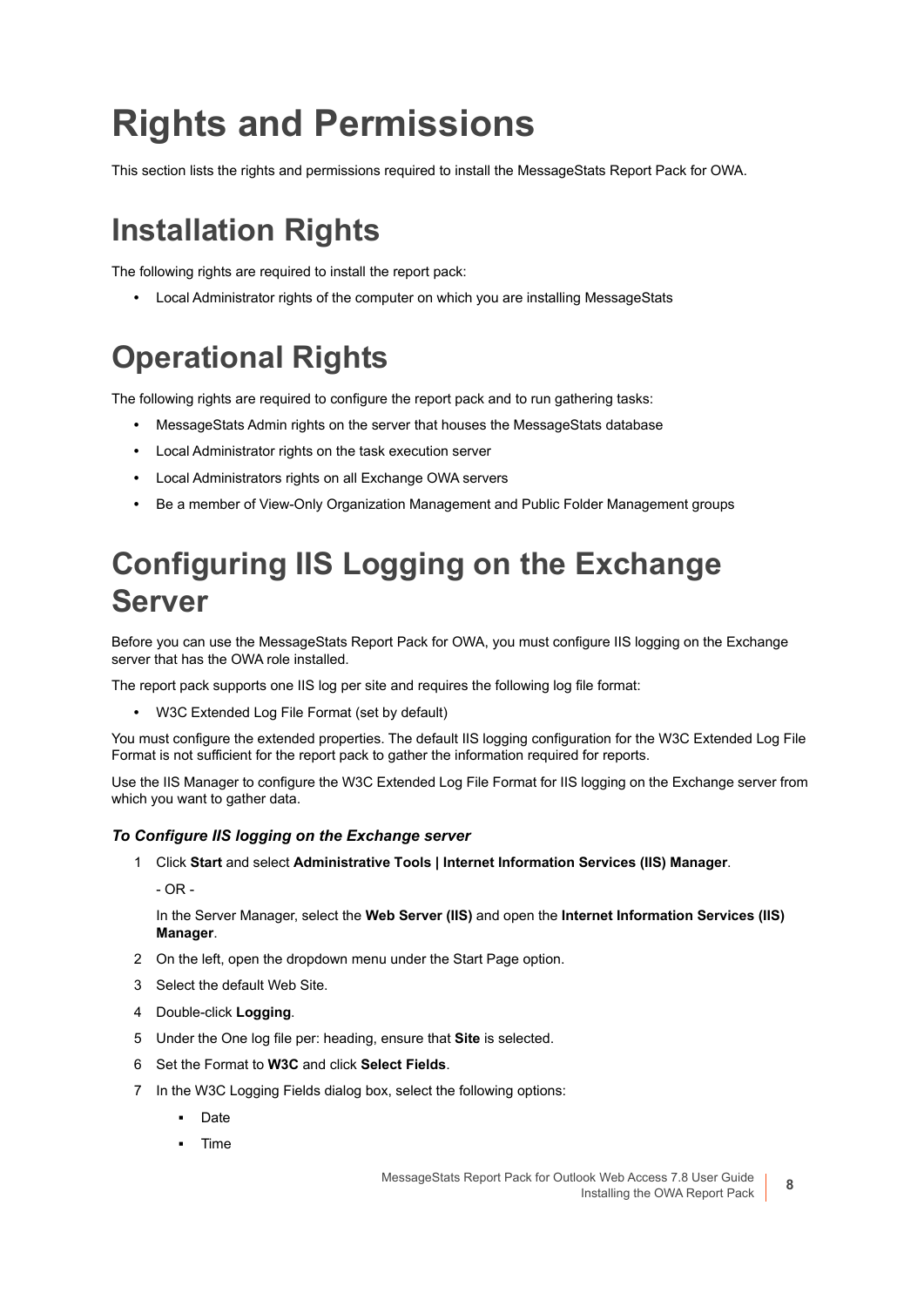- **▪** Client IP Address ( c-ip )
- User Name ( cs-username )
- **▪** Method ( cs-method )
- URI Stem ( cs-uri-stem )
- **URI Query (cs-uri-query)**
- **▪** Protocol Status ( sc-status )
- User Agent ( cs(User-Agent) )
- **▪** Cookie ( cs(Cookie) )
- **▪** Referer ( cs(Referer) )
- 8 Click **OK**.

For IIS 7 and later, the report pack supports all of the IIS log schedule options with the exception of the "Unlimited file size" option.

## <span id="page-8-1"></span><span id="page-8-0"></span>**Installing the Report Pack for OWA**

#### *To install MessageStats Report Pack for OWA*

- 1 Log on to your system using MessageStats service account.
- 2 Double-click the **autorun.exe** file and select the **Install** tab.
- 3 Select the **Outlook Web Access** link.
- 4 Read the license agreement and select the **I accept the terms in the license agreement** check box and click **Next.**
- 5 Select the features that you want to install and click **Next**.
- 6 Verify the folder in which the report pack is to be installed and click **Next**.
- 7 Verify the SQL instance (MessageStats database) on which you are installing the report pack database components and click **Next**.
- 8 Click **Next** to begin the installation.
- 9 When the installation is complete, click **Finish**.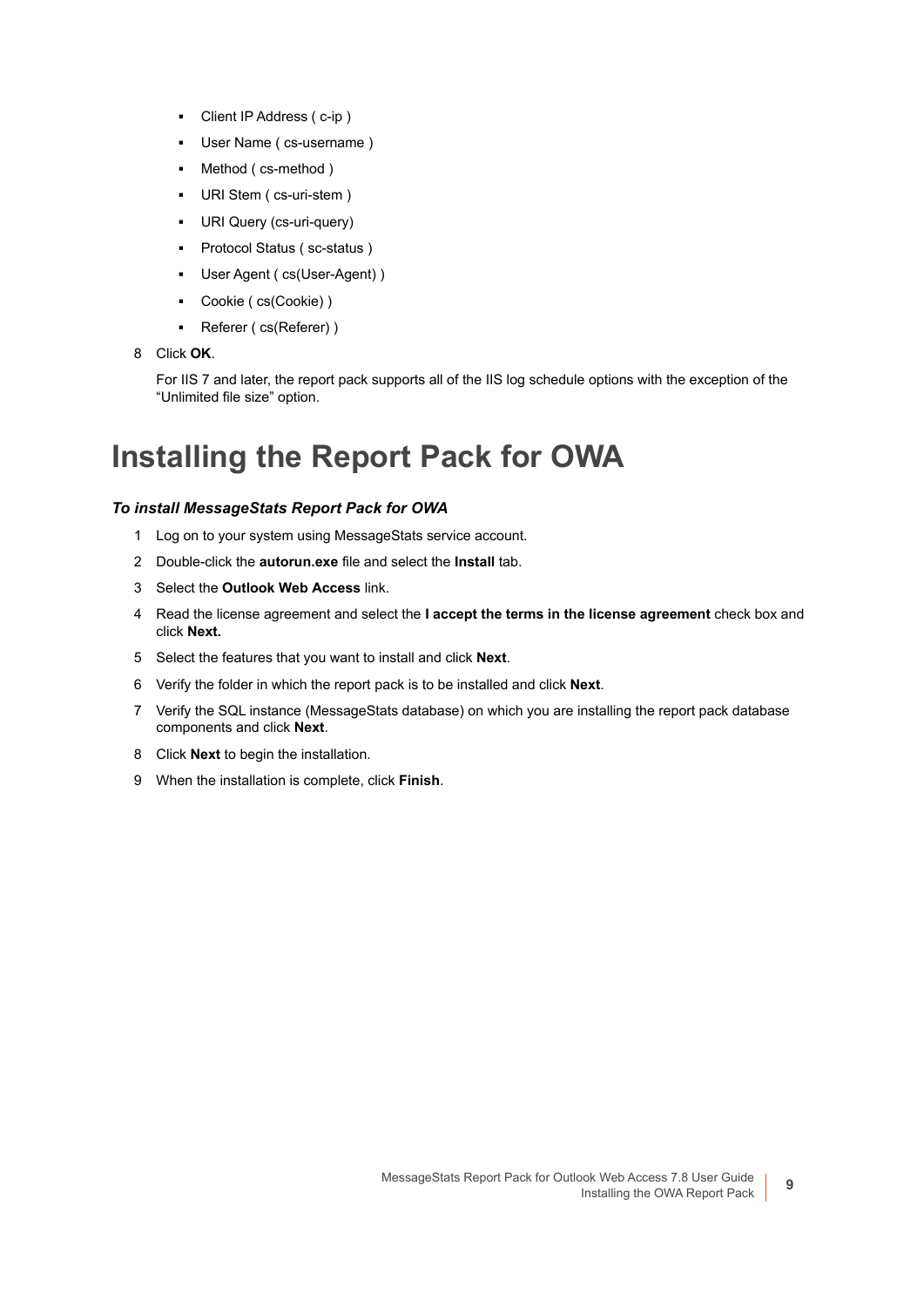# <span id="page-9-0"></span>**Configuring the OWA Report Pack and Gathering Data**

- **•** [Assigning the OWA Server Role](#page-9-1)
- **•** [Specifying an Alternate Location for IIS Log Files](#page-10-0)
- **•** [Gathering Information from IIS Log Files](#page-10-1)
- **•** [Creating the IIS Log Files Gathering Task](#page-11-3)

# <span id="page-9-3"></span><span id="page-9-1"></span>**Assigning the OWA Server Role**

Before you gather information from your Exchange OWA servers, you must assign each server the OWA server role in MessageStats.

In Microsoft Exchange, server roles identify the services that the server provides. Since the OWA reports provide information about activity on an Exchange OWA server, you must assign the OWA server role to identify your Exchange OWA servers.

#### *To assign the OWA server role*

- <span id="page-9-4"></span>1 In the MessageStats console treeview, expand the **Exchange Organizations** node and select an organization.
- 2 Expand the **Servers** node and right-click an Exchange OWA server.
- 3 Select **Properties**.
- 4 Select the **Server Roles** tab and click **Add**.
- 5 Select **OWA** from the list and click **OK**.

## <span id="page-9-2"></span>**Discovered Roles and Assigned Roles**

MessageStats retrieves the server role for the server from Active Directory and assigns the same server role in MessageStats. The server role is displayed in the Discovered Server Roles box. You cannot remove the server role value for a "discovered" server role.

You can add additional server roles to any Exchange server. You can remove a server role if the role is identified as being assigned.

**Table 1. Available pre-defined server roles.**

| <b>Predefined Exchange Server Roles</b> |                      |  |
|-----------------------------------------|----------------------|--|
| Front Fnd                               | <b>Back Fnd</b>      |  |
| <b>OWA</b>                              | <b>Bridgehead</b>    |  |
| <b>Public Folder</b>                    | <b>Client Access</b> |  |

MessageStats Report Pack for Outlook Web Access 7.8 User Guide Configuring the OWA Report Pack and Gathering Data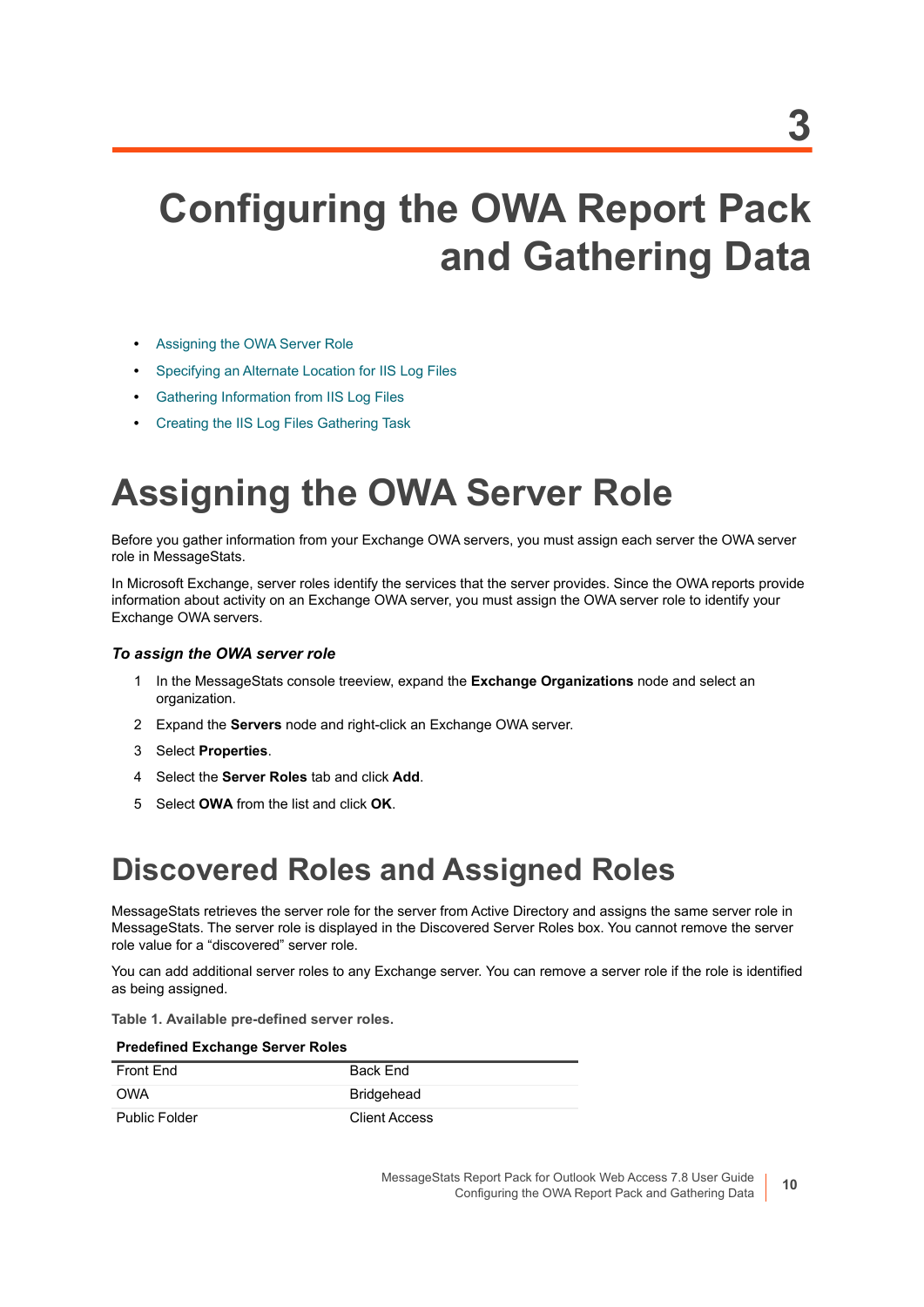**Table 1. Available pre-defined server roles.**

#### **Predefined Exchange Server Roles**

| Mailbox        | Unified Messaging |
|----------------|-------------------|
| Edge Transport | Hub Transport     |

#### *To remove the OWA Server Role*

- 1 From the MessageStats console, right-click an OWA Exchange server in the treeview and select **Properties**.
- 2 Select the **Server Roles** tab.
- 3 Select **OWA** from the list and click **Remove**.
- 4 Click **OK**.

# <span id="page-10-0"></span>**Specifying an Alternate Location for IIS Log Files**

In some situations, you may have custom-configured the location of the IIS log files on your Exchange IIS servers. You can use the IIS Log Folders property tab to indicate any alternate locations for the IIS log files.

#### *To configure additional locations for the IIS log files*

- <span id="page-10-3"></span>1 Expand the **Exchange Organizations** node, expand the Exchange organization you want, and select **Servers**.
- 2 Right-click the OWA Exchange server and select **Properties**.
- 3 Select the **IIS Log Folders** tab.
- 4 Click **Add** to add an IIS Log Folder.
- 5 Select an IIS Server Instance and enter or browse to the path where the log files are located.
- 6 Click **Apply**, then click **OK**.

#### *To edit an IIS log file location*

- 1 Select an existing IIS log file path and click **Edit**.
- 2 Enter or browse to the new path where the IIS log files for the server are located.
- 3 Click **OK**.

# <span id="page-10-1"></span>**Gathering Information from IIS Log Files**

MessageStats gathers information for reports through gathering tasks. Tasks specify which information is gathered and how often the gathering is repeated. To gather the data required for the MessageStats Report Pack for OWA, you must create an IIS Log Files/ OWA gathering task.

<span id="page-10-2"></span>To populate the MessageStats Database with historical data, you should schedule a daily recurring IIS Log File gathering task. It is recommended that an IIS Log Files gathering task be run every 24 hours. You can schedule the gathering task to run any time you want. You may want to run the task at off-peak times.

> MessageStats Report Pack for Outlook Web Access 7.8 User Guide Configuring the OWA Report Pack and Gathering Data **<sup>11</sup>**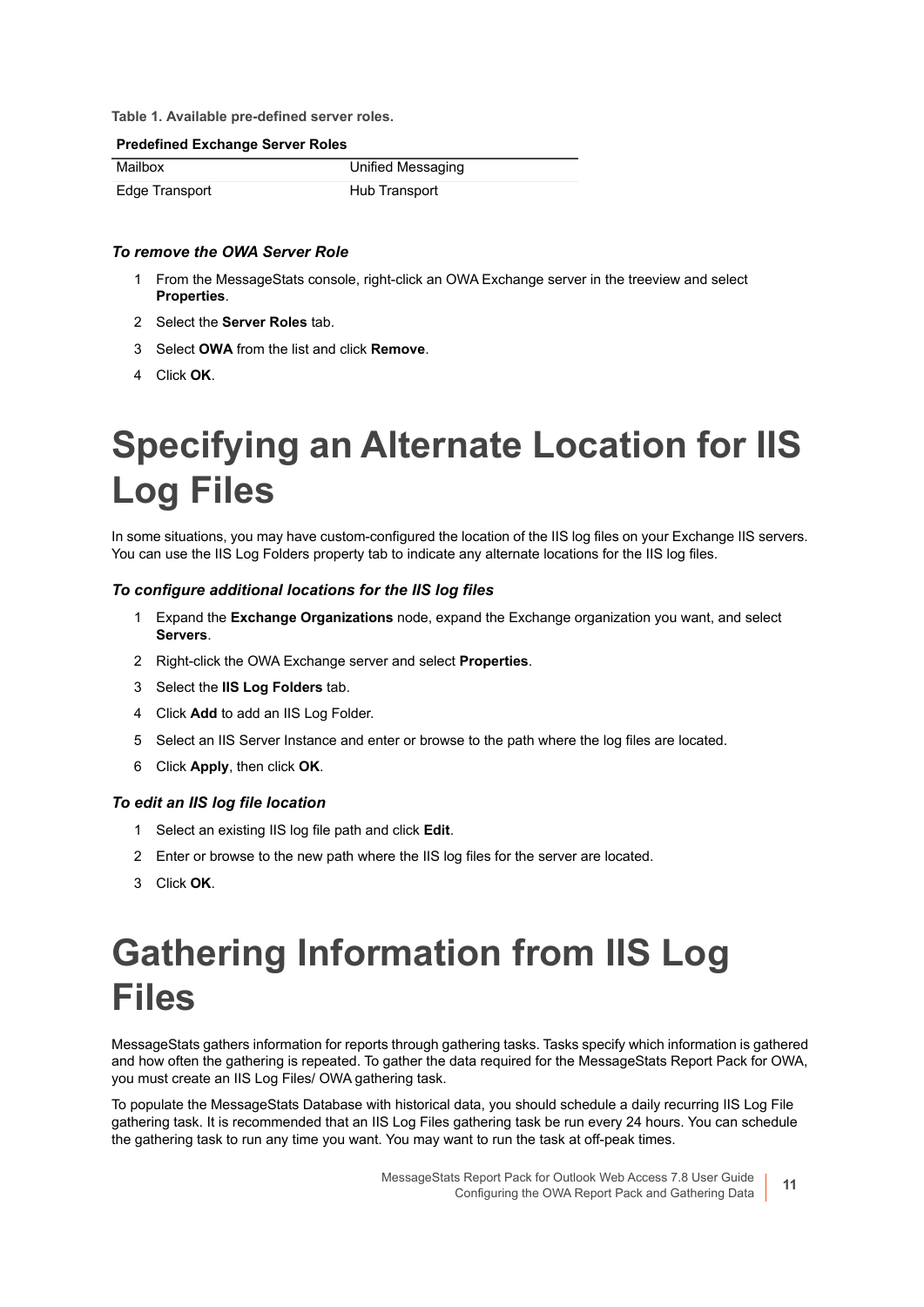## <span id="page-11-0"></span>**If the Exchange IIS Log Files Are Not Scheduled Daily**

Most Exchange servers are set to use the default W3C Extended Log File Format daily schedule for IIS log files. However, if you set the IIS log schedule to be weekly, monthly, or unlimited file size, you may notice that the IIS Log Files gathering task collects more data than the date range you specified.

For example, if you select a gathering date range to be a subset of the date range you set for your IIS log file schedule, the report pack gathers OWA statistics from the entire IIS log file, writes the data to the database, and reports on it.

## <span id="page-11-1"></span>**If the MessageStats Report Pack for Exchange ActiveSync is also Installed**

The MessageStats Report Pack for Exchange ActiveSync (previously Windows Mobile) also uses the information that is gathered by the IIS Log Files gathering task. If you have scheduled the Exchange ActiveSync Default Gathering task (which includes the IIS Log Files task) to run regularly, you do not need to schedule the IIS Log Files gathering task to run separately for the OWA report pack.

## <span id="page-11-5"></span><span id="page-11-2"></span>**MessageStats Task Dependencies**

The tasks that gather Outlook Web Access data have dependencies on data that is gathered by core MessageStats gatherings. To correctly populate the OWA reports, these core gathering tasks must be run in the following order:

- 1 Exchange Mailbox
- 2 Mailbox Account Properties

There is also one OWA report pack gathering tasks that must be run after the core tasks complete successfully:

3 IIS Log Files/ OWA

If you run a core MessageStats Default Gathering task on a regular schedule, the Default Gathering task includes the Exchange Mailbox and Mailbox Account Properties gathering tasks in the correct order.

# <span id="page-11-4"></span><span id="page-11-3"></span>**Creating the IIS Log Files Gathering Task**

To populate the OWA reports, you must create and run an IIS Log Files gathering task. You can create an IIS Log File gathering task at the Exchange organization level or at the Exchange server level.

The IIS Log Files gathering collects IIS log files from the Client Access Servers (CAS) for Exchange 2010 and 2013, and from the Exchange Mailbox server for Exchange 2016 and 2019.

If you have only the OWA report pack installed, it is recommended that you create a region that contains these servers and run the task against the region.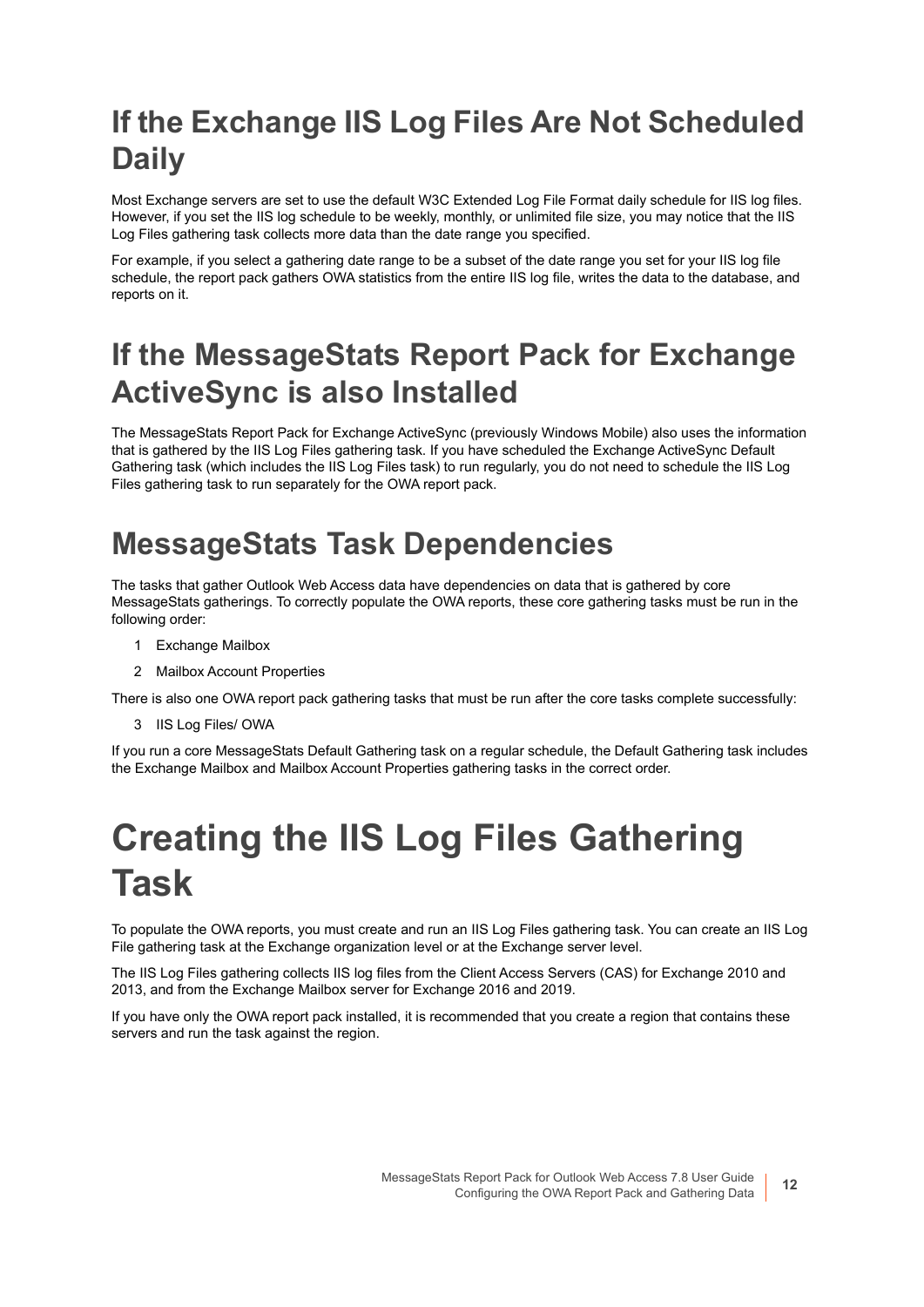## <span id="page-12-0"></span>**If Both OWA and Exchange ActiveSync Report Packs are Installed**

The MessageStats Report Pack for Exchange ActiveSync also uses the information that is gathered by the IIS Log Files gathering task. If you have scheduled the Exchange ActiveSync Default Gathering task, which includes the IIS Log Files task, to run regularly, you do not need to schedule the IIS Log Files gathering task to run separately for the OWA report pack.

For Exchange 2013, if you have both the Exchange ActiveSync and the OWA report packs installed, you must collect from both Exchange CAS and Mailbox servers to ensure the ActiveSync data is complete. For Exchange 2016 or 2019, you must collect from the Exchange Mailbox server.

## <span id="page-12-1"></span>**Prerequisites**

Before you create an IIS Log Files gathering task, ensure that the MessageStats Default Gathering task for the organization has completed successfully.

If you have not already done so, assign the OWA server role to the appropriate OWA servers in the MessageStats console. For more information, see [Assigning the OWA Server Role on page 10.](#page-9-1)

If your OWA Exchange server is protected by firewall software from the internal network that includes the MessageStats server, you may need to open certain ports on your firewall and modify the RPC configuration on your Exchange server to grant MessageStats access to the server. See [Appendix B: Configuring RPC Through a](#page-23-3)  [Firewall on page 24](#page-23-3).

#### *To create an IIS Log Files gathering task*

- 1 Expand the **Exchange Organizations** node and select the Exchange organization you want.
- 2 Right-click and select **Create Task**.
- 3 Enter a name for the task (for example, OWA Daily Task), select **IIS Log Files/ OWA** as the task template, and click **Next**.
- 4 Select **Most Recent** as the date range to indicate the last number of days from which to gather the IIS log files and click **Next**.

In some situations, you can choose the Custom option if you want to select a specific date range to indicate the time frame from which to gather log files.

- 5 Review or change the default task execution server and click **Next**.
- 6 Clear the **Use Default Configuration** check box, specify a schedule for the gathering task and click **Next**.

MessageStats provides two types of schedules: schedules that run once (at specific times such as December 31 or Now), and schedules that repeat for a defined period (such as daily, weekly, or monthly).

- 7 Verify the logging level for the task log files and click **Next**.
- 8 Specify the account under which the gathering task is to run, and click **Next**.

<span id="page-12-2"></span>You can accept the default account that is displayed for Task Credentials or clear the Use Default Configuration check box to enter a different account.

9 Click **Finish** to save the gathering task.

#### *To change the properties of an existing task*

- 1 Browse the tasks in the Tasks Summary View.
- 2 Right-click the task you want to configure and select **Properties**.
- 3 Step through the wizard to change the settings.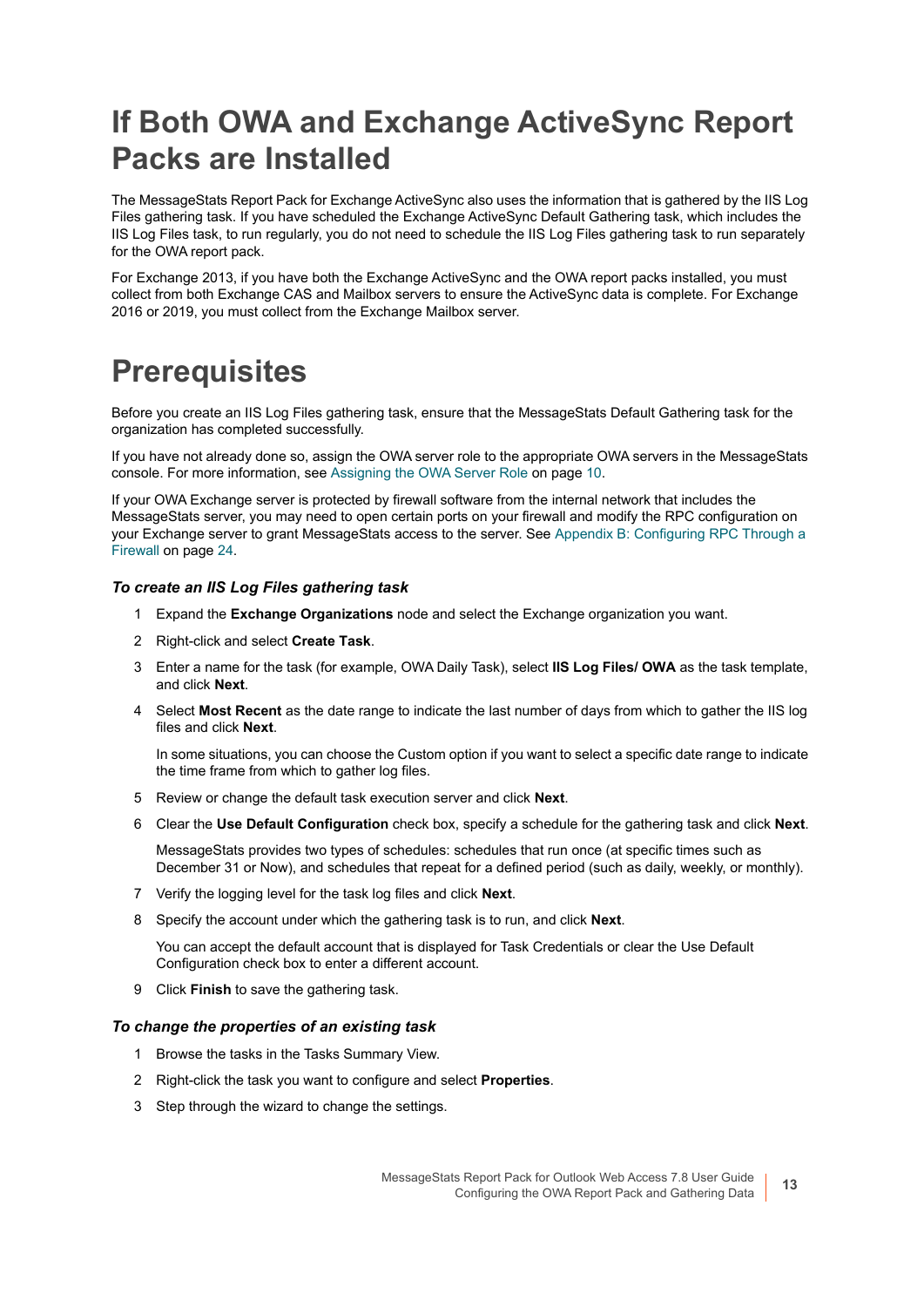**4**

# **Managing Your Database**

- <span id="page-13-0"></span>**•** [About Database Management](#page-13-1)
- **•** [Configuring an OWA Aging Task](#page-13-2)
- **•** [Deleting OWA Report Data](#page-14-0)

## <span id="page-13-1"></span>**About Database Management**

During the installation of the MessageStats Report Pack for OWA, additional tables are added to the MessageStats database to store OWA-specific data. MessageStats allows you to manage the storage of OWA data.

In MessageStats, the database management functionality is extended to include database management functions specific to OWA data. Using Database Management, you can delete obsolete information and fine-tune your database.

The Database Management tool provides the following functionality:

- **•** Database Aging. Use this to delete historical data.
- **•** Database Maintenance. Use this to defragment your database and reindex database tables.
- **•** Delete Data. Use this to delete object and report data.
- **IMPORTANT:** Before you modify your database, ensure that no MessageStats consoles or task processors f. are currently writing information to the database. If you use Database Management while a MessageStats console is writing to the database, you risk corrupting your database.

For detailed information about using the Database Management tool, see the *MessageStats Administrator Guide*.

## <span id="page-13-2"></span>**Configuring an OWA Aging Task**

<span id="page-13-3"></span>You can use the Data Aging function to delete the historical data from the OWA tables in the MessageStats database. Use the Outlook Web Access Configuration option under the Data Aging node to define a regularly scheduled task that deletes old data.

#### *To define a data aging task*

- 1 Expand the **Database Management | Data Aging** nodes in the treeview.
- 2 Click the **Outlook Web Access Configuration** node.
- 3 Select **Delete aged data**.
- 4 Select the **Age Statistics** check box and select the age (in number of days) at which data is to be deleted.
- 5 Select a Schedule Type (daily, weekly, or monthly) to indicate how often you want to delete the data.
- 6 Enter the Start Date and Start Time information.
- 7 Select the **Limit Job Execution Time** check box if you want to limit the time duration for an aging job, and enter an end time.
- 8 Enter the recurrence interval: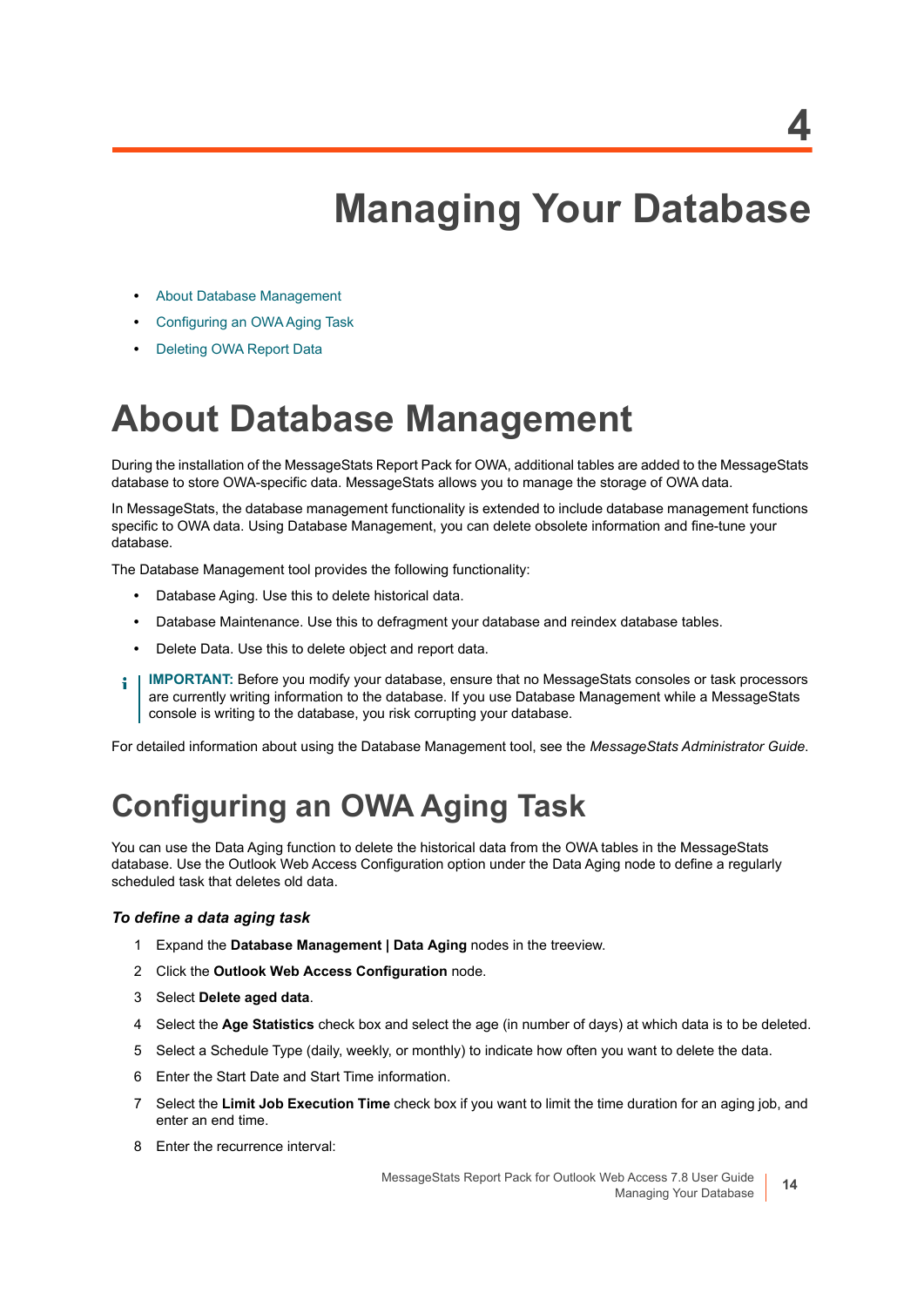- **▪** Number of days between jobs for Daily schedules
- **▪** Day of the week for Weekly schedules.
- <span id="page-14-1"></span>**▪** Day of the month for Monthly schedules.
- 9 Click **Deploy**.

## **Data Aging Job History**

After you create an aging job, the interface changes to a three-tab format:

- **•** The Schedule tab contains the same content as the Create Job tab contained before a job was created.
- **•** The Properties tab describes the properties associated with the aging job, and is updated as new information becomes available.
- <span id="page-14-2"></span>**•** The History tab contains a log of past aging jobs.

## <span id="page-14-0"></span>**Deleting OWA Report Data**

You can use the Delete Data node to delete OWA-specific report data from the MessageStats database.

### *To delete OWA report data from the database*

- 1 Expand the **Database Management | Delete Data** nodes in the treeview.
- 2 Click the **Outlook Web Access Report Data** node.
- 3 Select the **Servers** check box and select a server for the statistical data that you want to delete.
- 4 Click **Get Range** to select the date range for the data you want to delete.
- 5 Indicate the date range for the information you want to delete.
- 6 Click **Delete Data**.
- 7 Verify that you want to delete the data.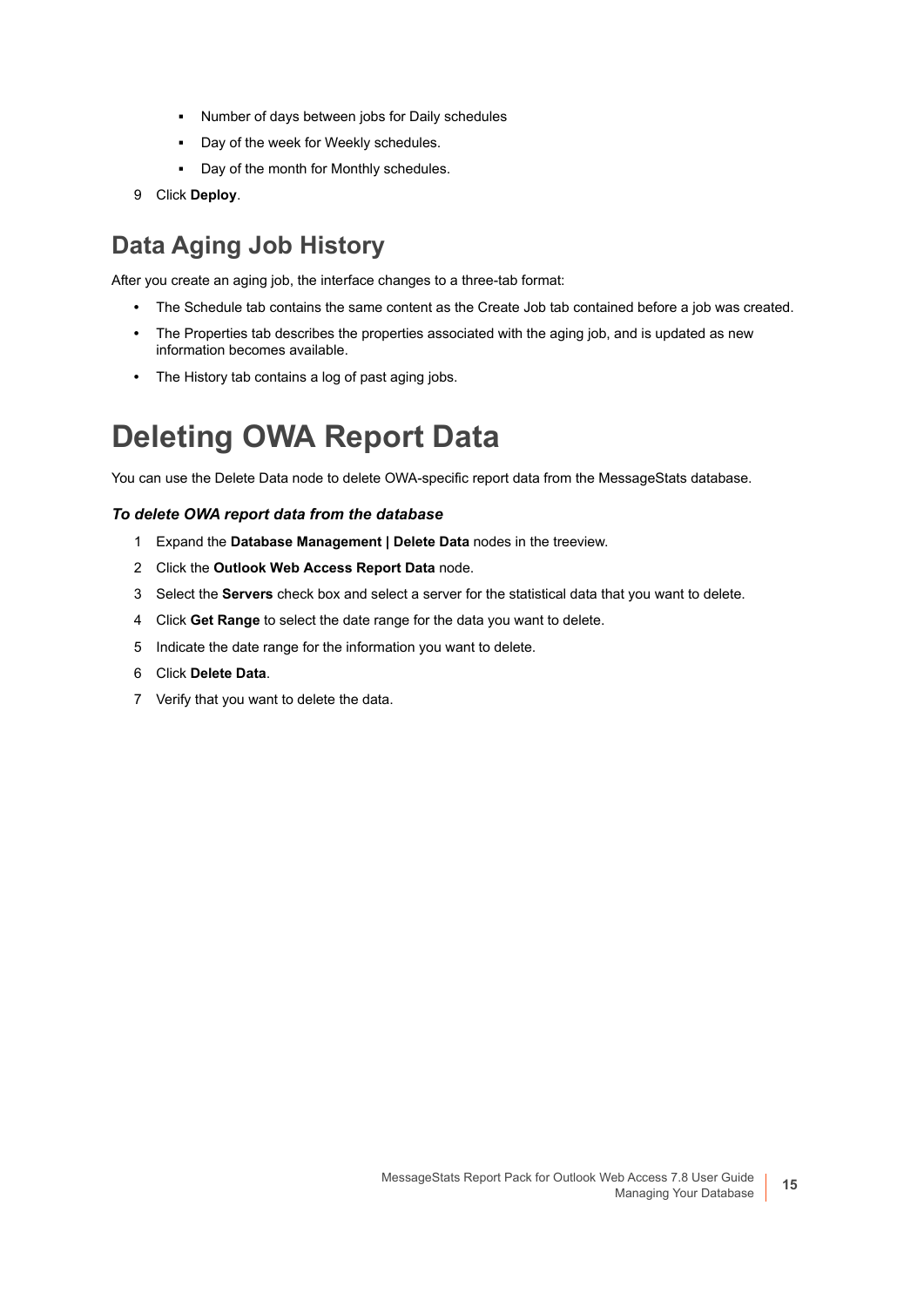# <span id="page-15-0"></span>**Using Outlook Web Access (OWA) Reports**

- **•** [Introducing OWA Reports](#page-15-1)
- **•** [Viewing the OWA Reports](#page-16-0)
- **•** [OWA Report Descriptions](#page-16-1)

# <span id="page-15-1"></span>**Introducing OWA Reports**

The MessageStats Report Pack for OWA reports are a collection of OWA-specific reports that are accessible from the MessageStats web-based reports console.

You must run an IIS Log Files gathering task for the reports to be populated.

The following features are included in MessageStats reports:

- **•** The Web Report Wizard that allows you to configure and generate reports, and provides report parts that you can add to and arrange on reports.
- **•** The Graph Wizard allows you to create custom graphs from the data sources that you select.
- **•** Predefined role-based security settings allow you to control who can view reports and create custom reports.
- **•** A subscription service allows you to deliver reports through email, web sites, file shares, or ftp (file transfer protocol) site.
- **•** Tooltips that display when you hover over column headings or over items in graphs can reveal detailed information.

Using the console, you can perform the following tasks:

- **•** Group, insert, append, remove, and sort fields on reports. Quick Filters allow you to change report parameters quickly and easily to focus your report.
- **•** Display report data in bar graphs, line graphs, and pie charts.
- **•** Export or email entire reports in Microsoft Excel, text (as either comma-separated values or tab-separated values), XML, as a Word file, in HTML, or MHTML.
- **•** Select portions of reports, such as columns or rows, and export the selections or send by email. You can also select a graph or chart to export it or send it by email.

For more information about how to use these features, refer to the *MessageStats Reports User Guide* and *MessageStats Administrator Guid*e.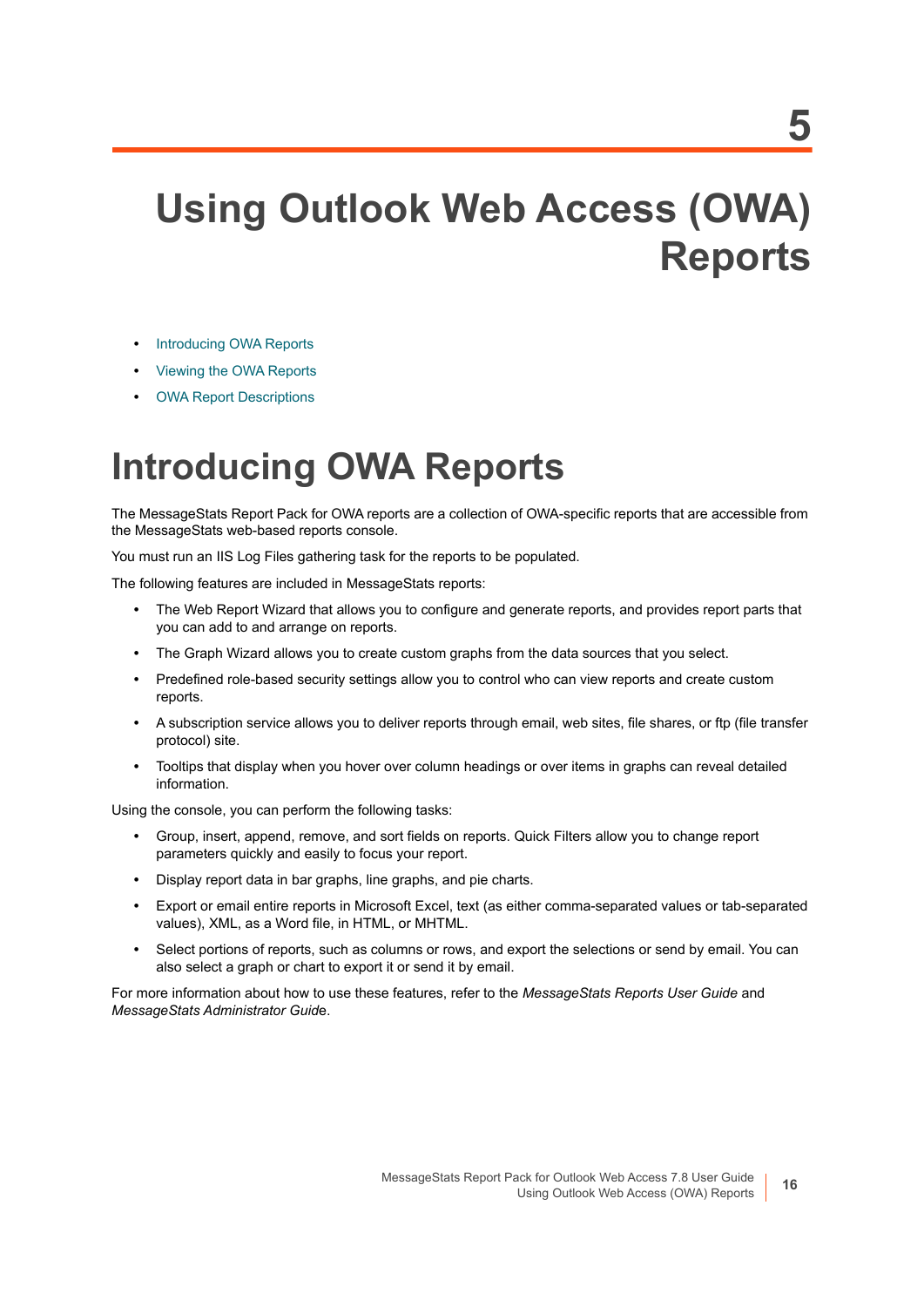# <span id="page-16-5"></span><span id="page-16-2"></span><span id="page-16-0"></span>**Viewing the OWA Reports**

On gathering completion, you can view reports based on the gathered information using the web-based MessageStats Reports component.

#### *To access the OWA reports*

- 1 Click **Start | Programs | Quest | MessageStats | MessageStats Reports.**
	- OR -

From the treeview in the MessageStats Console, select **MessageStats Reports**.

- OR -

Open the web site where the MessageStats Reports reside using Internet Explorer or another browser.

- 2 In the reports treeview, select **Report Packs** | **Outlook Web Access**.
- 3 Select the report that you want to view.
- 4 Select the report filters, if required, and click **Apply Filter** to view the report.

## <span id="page-16-1"></span>**OWA Report Descriptions**

OWA Reports display successful and unsuccessful OWA logons. However, MessageStats can only report unsuccessful OWA logons that are detected by the Exchange CAS or Mailbox server.

If you use a component in your environment that performs authentication before logons reach the Exchange server, unsuccessful logons will not be reported. Internet Security and Acceleration (ISA) servers and the Forefront Threat Management Gateway are examples of such components.

The following table describes the reports found in MessageStats Report Pack for OWA:

<span id="page-16-4"></span><span id="page-16-3"></span>

| <b>Reports</b>         | <b>Description</b>                                                                                                                                                                                                                                                                                                                                                      | <b>Filters</b>                                                                                                                                                                          |
|------------------------|-------------------------------------------------------------------------------------------------------------------------------------------------------------------------------------------------------------------------------------------------------------------------------------------------------------------------------------------------------------------------|-----------------------------------------------------------------------------------------------------------------------------------------------------------------------------------------|
| Logons by User Account | Lists the user accounts that performed<br>OWA logons and shows the number of<br>successful or unsuccessful logons<br>performed.                                                                                                                                                                                                                                         | Date<br>٠<br><b>Detail Level</b><br>$\bullet$<br><b>Display Options</b><br>٠<br><b>Trend and Forecast Options</b><br>٠<br>Logon Result<br><b>User Account</b><br>٠<br>Organization<br>٠ |
| Logons by Mailbox      | Lists the mailboxes that were<br>accessed using OWA and the number<br>of times they were accessed,<br>successfully or unsuccessfully.<br><b>NOTE:</b> The report will be empty unless<br>the Exchange Mailboxes and the<br>Mailbox Account Properties gathering<br>tasks have run successfully. For more<br>information, see the MessageStats<br>Administrator's Guide. | Date<br>٠<br><b>Detail Level</b><br>٠<br><b>Display Options</b><br><b>Trend and Forecast Options</b><br>Logon Result<br><b>Display Name</b><br>٠<br>Organization                        |

**Table 1. OWA User Logon reports.**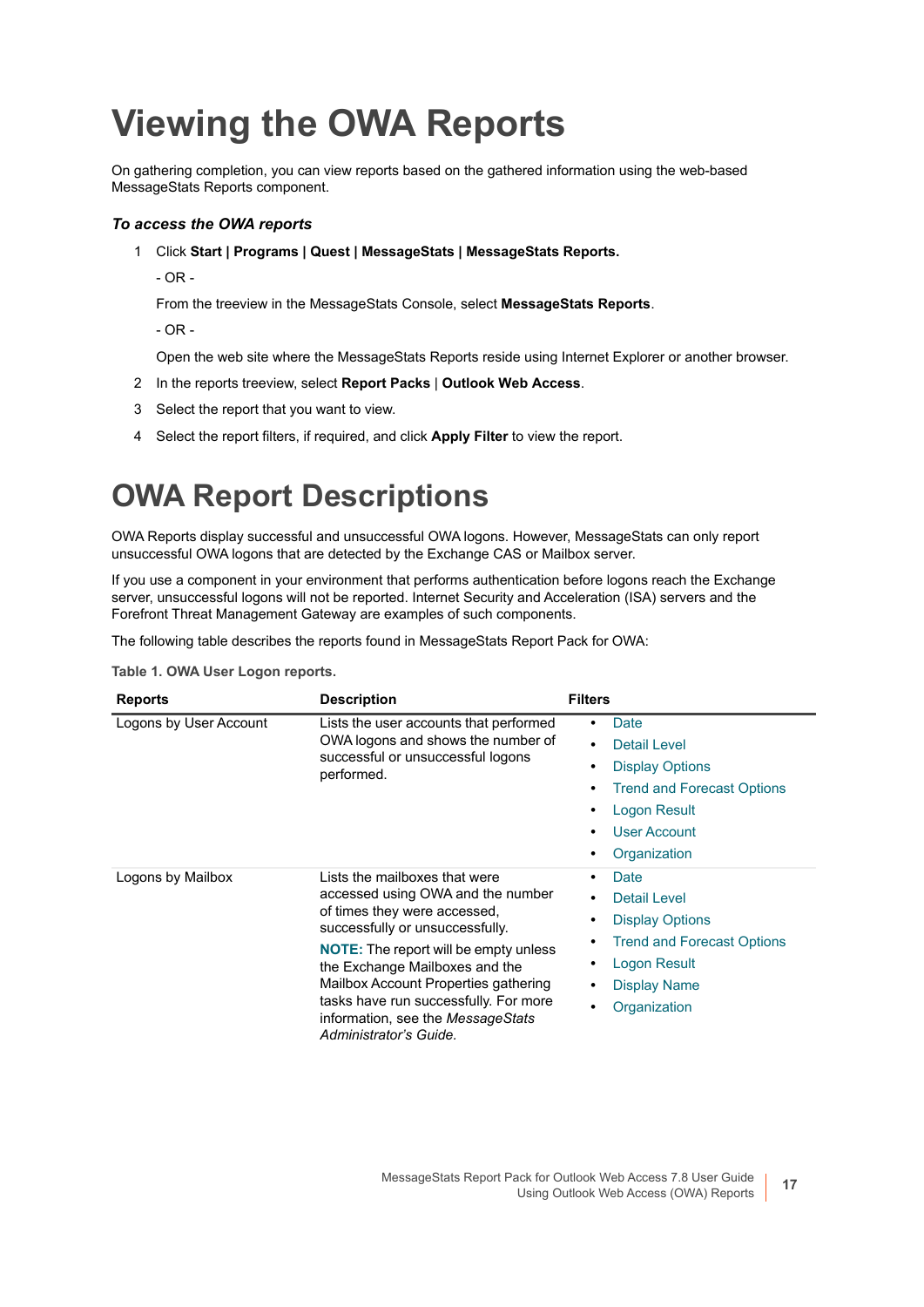| Table 1. OWA User Logon reports. |  |  |  |
|----------------------------------|--|--|--|
|----------------------------------|--|--|--|

<span id="page-17-3"></span><span id="page-17-2"></span><span id="page-17-1"></span><span id="page-17-0"></span>

| <b>Reports</b>                          | <b>Description</b>                                                                                                                                                                                                                                                                                                                                                | <b>Filters</b>                                                                                                                                                                                                                                  |
|-----------------------------------------|-------------------------------------------------------------------------------------------------------------------------------------------------------------------------------------------------------------------------------------------------------------------------------------------------------------------------------------------------------------------|-------------------------------------------------------------------------------------------------------------------------------------------------------------------------------------------------------------------------------------------------|
| Logons by Source IP                     | Displays the IP addresses of hosts<br>from which users performed OWA<br>logons and the number of successful<br>or unsuccessful logons performed.                                                                                                                                                                                                                  | <b>Date</b><br>$\bullet$<br><b>Detail Level</b><br>$\bullet$<br><b>Display Options</b><br>$\bullet$<br><b>Trend and Forecast Options</b><br>$\bullet$<br><b>Logon Result</b><br>$\bullet$<br><b>IP Address</b><br>Organization                  |
| Logons by Server                        | Lists the number of times users have<br>logged onto their mailboxes using<br>OWA during the time period specified<br>in the report filter,.                                                                                                                                                                                                                       | Date<br>$\bullet$<br><b>Detail Level</b><br><b>Display Options</b><br>$\bullet$<br><b>Trend and Forecast Options</b><br>٠<br><b>Logon Result</b><br>$\bullet$<br><b>Server</b><br>Organization                                                  |
| Logons by Department                    | Lists the departments of mailboxes<br>that were accessed using OWA and<br>the number of times those mailboxes<br>were accessed.<br><b>NOTE:</b> The report will be empty unless<br>the Exchange Mailboxes and the<br>Mailbox Account Properties gathering<br>tasks have run successfully. For more<br>information, see the MessageStats<br>Administrator's Guide. | <b>Date</b><br>$\bullet$<br><b>Detail Level</b><br>$\bullet$<br><b>Display Options</b><br>$\bullet$<br><b>Trend and Forecast Options</b><br>$\bullet$<br><b>Logon Result</b><br>Department<br>Organization<br>$\bullet$                         |
| Logons by Virtual<br>Directory/Web Site | Lists the virtual directories and web<br>sites that handled OWA logons.                                                                                                                                                                                                                                                                                           | <b>Date</b><br>$\bullet$<br><b>Detail Level</b><br>$\bullet$<br><b>Display Options</b><br>$\bullet$<br><b>Trend and Forecast Options</b><br><b>Logon Result</b><br><b>Server</b><br><b>Web Site</b><br><b>Virtual Directory</b><br>Organization |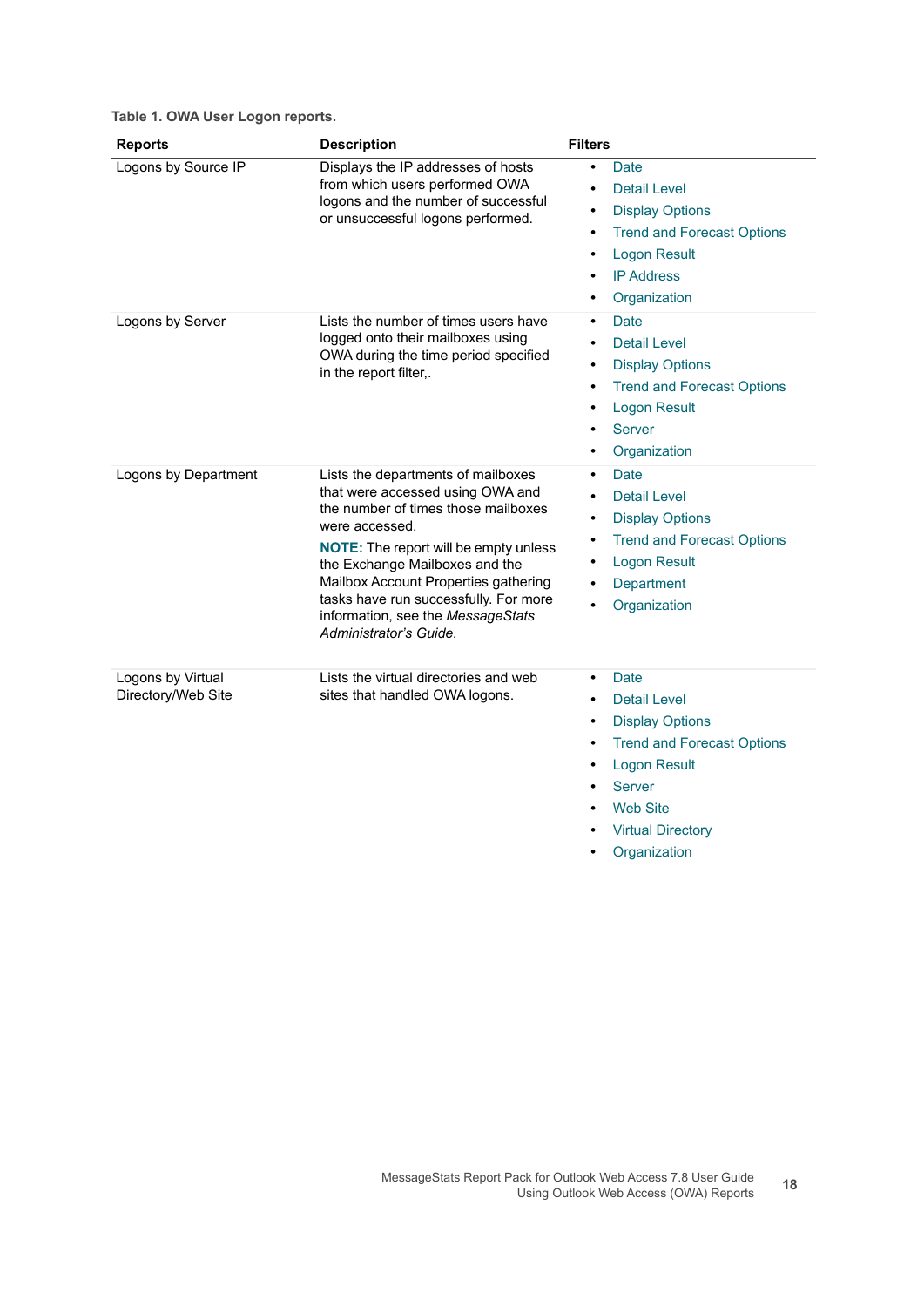**Table 1. OWA User Logon reports.**

<span id="page-18-1"></span><span id="page-18-0"></span>

| <b>Reports</b>                            | <b>Description</b>                                                                                                                                                                                                                                                                                                                                                                                                                  | <b>Filters</b>                                                                                                                                                                                                                                    |
|-------------------------------------------|-------------------------------------------------------------------------------------------------------------------------------------------------------------------------------------------------------------------------------------------------------------------------------------------------------------------------------------------------------------------------------------------------------------------------------------|---------------------------------------------------------------------------------------------------------------------------------------------------------------------------------------------------------------------------------------------------|
| Logons by Internet Browser<br>and Version | Lists the names and versions of<br>internet browsers that were used to<br>perform OWA logons.                                                                                                                                                                                                                                                                                                                                       | Date<br>$\bullet$<br>Detail Level<br>$\bullet$<br><b>Display Options</b><br>٠<br><b>Trend and Forecast Options</b><br>٠<br>Logon Result<br>٠<br><b>Internet Browser</b><br>٠<br><b>Internet Browser Version</b><br>$\bullet$<br>Organization<br>٠ |
| Server Uptime                             | Identifies which Exchange servers and<br>associated services were available<br>and running on the network for a full<br>day, and also identifies the ones that<br>were not available. For each date, the<br>report lists the specific server, and<br>whether the server was available for<br>the duration of that day.<br>By default, this report includes only<br>Exchange servers that have been<br>assigned the OWA server role. | Date<br>٠<br><b>Server</b><br>٠<br><b>Server Roles</b><br>٠<br>Region<br>٠<br>Organization<br>$\bullet$                                                                                                                                           |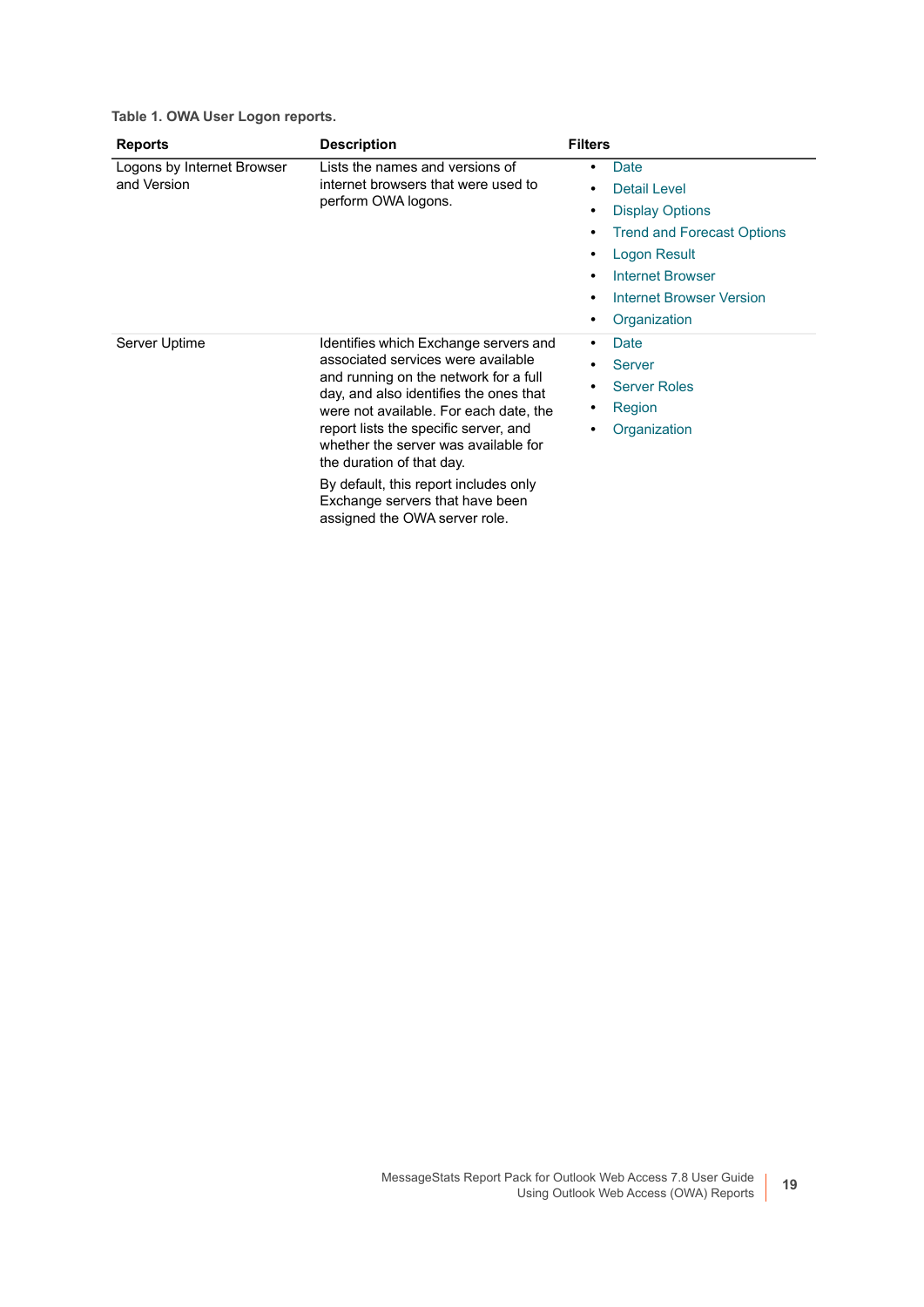# <span id="page-19-0"></span>**Report Filter Definitions**

The Report Filter glossary provides information about the various filter settings that you can use to define the information that appears in reports.

### **D**

#### <span id="page-19-1"></span>**Date**

Restricts the report content to the date range that you specify.

#### **Date/Time Display**

Used to determine whether you want date and time data to appear in UTC or local server time.

#### <span id="page-19-7"></span>**Department**

Restricts the report content to the business department that you specify.

*Note:* Ensure that the Department attribute is defined for each mailbox account. If the attribute is not defined, null or blank record sets appear in the report and aggregated departmental information may not be accurate. The Department attribute must be defined using Microsoft Exchange.

#### <span id="page-19-3"></span>**Detail Level**

Restricts the report content to the detail level that you selected: **Summary** includes only the aggregated data. **Daily** shows the detailed records grouped by day. **Hourly** shows the detailed records grouped hourly.

#### <span id="page-19-5"></span>**Display Name**

Restricts the report content to the Display Name that you specify.

#### <span id="page-19-4"></span>**Display Options**

Display Options define the components you want to include on the report:

**Data and Graph** presents a graph at the top of the report

followed by a corresponding data table.

**Data Only** presents data table and suppresses the graph

view.

**Graph Only** presents a graph and suppresses the corresponding data table.

#### **I**

#### <span id="page-19-8"></span>**Internet Browser**

Restricts report content to specific types of internet browsers used to access mailboxes through Outlook Web Access (OWA). Examples include Internet Explorer, Mozilla, Firefox, and so on.

#### <span id="page-19-9"></span>**Internet Browser Version**

Limits the report content to the specified internet browser versions in reports about the browsers used to access mailboxes through OWA.

#### <span id="page-19-6"></span>**IP Address**

Allows you to select the IP addresses from which users logged into the mailboxes through OWA.

### **L**

#### <span id="page-19-2"></span>**Logon Result**

The logon result is based on the user logons that are recorded in the IIS logs of the web site that is hosting OWA.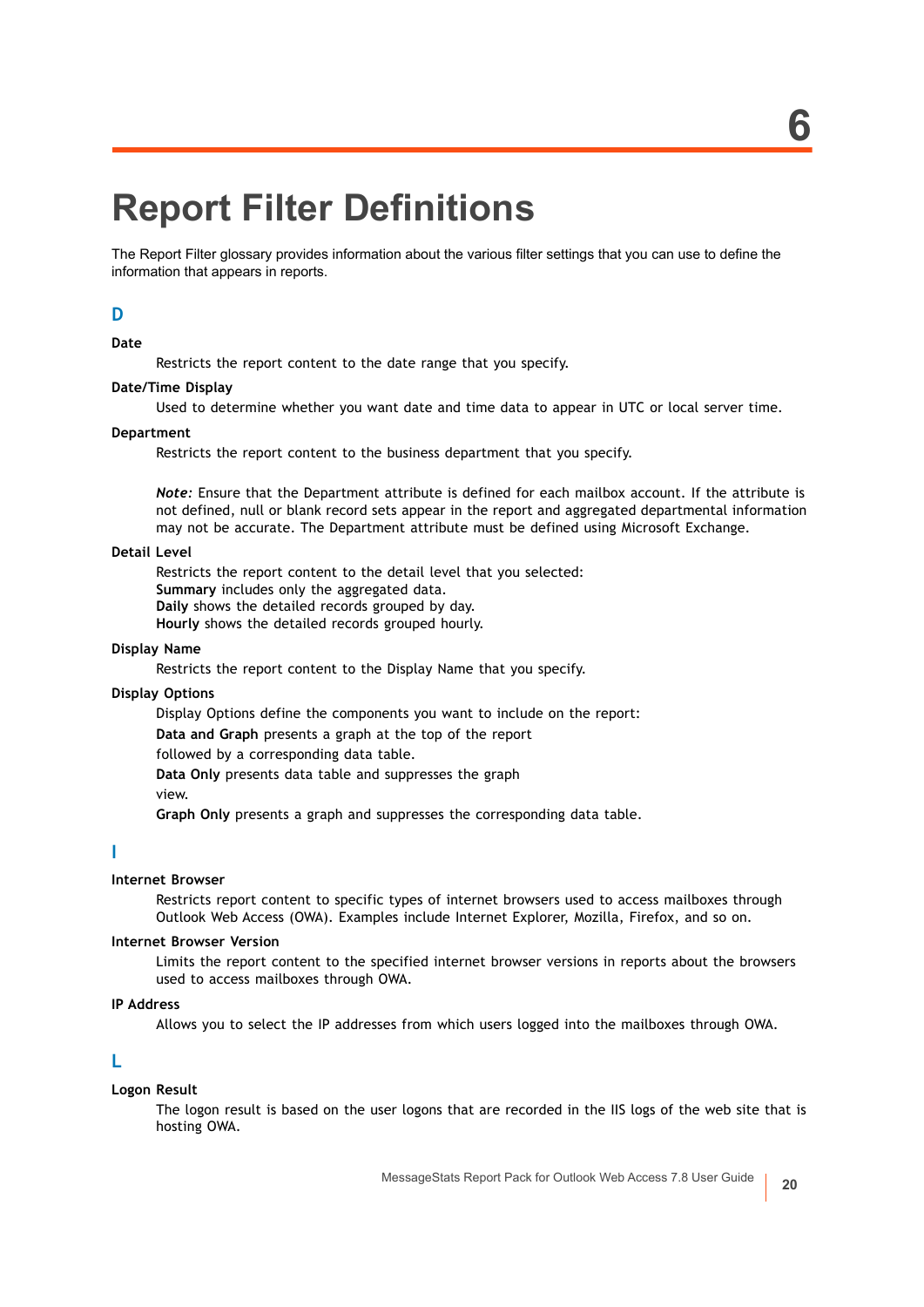#### **Successful Logons**

Restricts the report content to successful logons to a mailbox through OWA. A successful logon occurs when a person or an entity (such as Internet Explorer itself) sends credentials in response to an authentication request from IIS, and IIS accepts those credentials.

#### **Unsuccessful Logons**

Restricts the report content to unsuccessful logons to a mailbox through OWA. An unsuccessful logon occurs when the credentials that are sent are not approved by the server.

### **O**

#### <span id="page-20-2"></span>**Organization**

Restricts the report content to the Exchange organization that you specify.

#### **R**

### <span id="page-20-7"></span>**Region**

Restricts the report content to the region that you specify.

*Note:* Regions must be defined in the MessageStats Console. For information about regions, please see the *MessageStats Administrator Guide*.

#### **S**

#### <span id="page-20-3"></span>**Server**

Restricts the report content to the servers you specify.

### <span id="page-20-6"></span>**Server Roles**

Restricts the report content to the server roles you specify. By selecting a Server role filter, you can ensure that the reports contain comparable servers or comparable data. The report content is not skewed by a single server that is not comparable to other servers.

*Note:* You must manually identify server roles in the MessageStats Console using the Server Roles tab of the Server Properties dialog box. For more information, please see the *MessageStats Administrator Guide*.

### **T**

#### <span id="page-20-0"></span>**Trend and Forecast Options**

Indicate your graph display preference for the report. **Display Neither** suppresses both trend lines and forecasts. **Trend Only** includes trend lines, but not forecasts. **Trend and Forecast** includes both trend lines and forecasts.

### **U**

#### <span id="page-20-1"></span>**User Account**

Restricts the report content to the Outlook Web Access logons that used the user accounts that you specify.

#### **V**

#### <span id="page-20-5"></span>**Virtual Directory**

Restricts the report content to the Outlook Web Access logons that were handled by the virtual directories that you specify.

#### **W**

#### <span id="page-20-4"></span>**Web Site**

Restricts the report content to the Outlook Web Access logons that were handled by the web sites that you specify.

MessageStats Report Pack for Outlook Web Access 7.8 User Guide **<sup>21</sup>**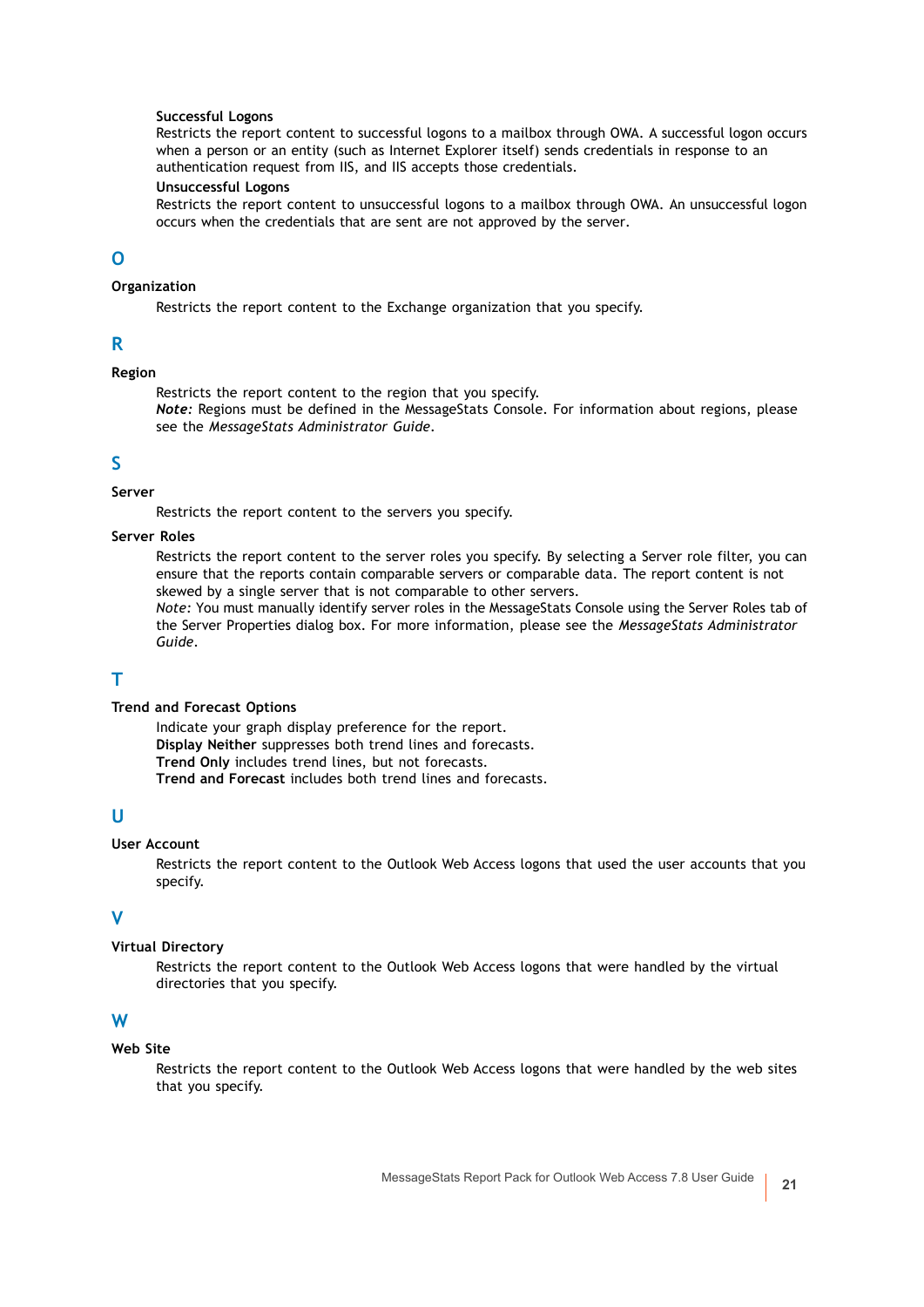# **A**

# <span id="page-21-0"></span>**Appendix A: Types of Installations**

- **•** [Complete Installations](#page-21-1)
- <span id="page-21-3"></span>**•** [Custom Installations](#page-21-2)

# <span id="page-21-1"></span>**Complete Installations**

In a typical environment, all of the MessageStats components (or features) are installed on the same physical server using a complete installation. This type of installation is recommended for small enterprises.

Before installing the MessageStats Report Pack for OWA components, ensure that the review the minimum requirements and ensure they are met:

- **•** All MessageStats Report Pack for OWA minimum requirements are met. See [System Requirements on](#page-6-3)  [page 7](#page-6-3).
- **•** All the MessageStats Report Pack for OWA rights and permission requirements are granted to the appropriate accounts. See [Rights and Permissions on page 8](#page-7-5).
- <span id="page-21-4"></span>**•** IIS logging is properly configured. See [Configuring IIS Logging on the Exchange Server on page 8](#page-7-4).

## <span id="page-21-2"></span>**Custom Installations**

In some large enterprises, Database and Web Servers may be managed by a central resource. In order to install MessageStats in these environments, you can distribute the components onto appropriate machines using a Custom Installation. The most common scenario is to use a separate MessageStats Server and additional Task Processor servers.



In this type of deployment, data from the remote Exchange servers is processed by the local task processor. Then the report-ready data is transferred to the MessageStats Server and stored in the database. This minimizes network traffic by eliminating the need to copy all the data from the remote servers.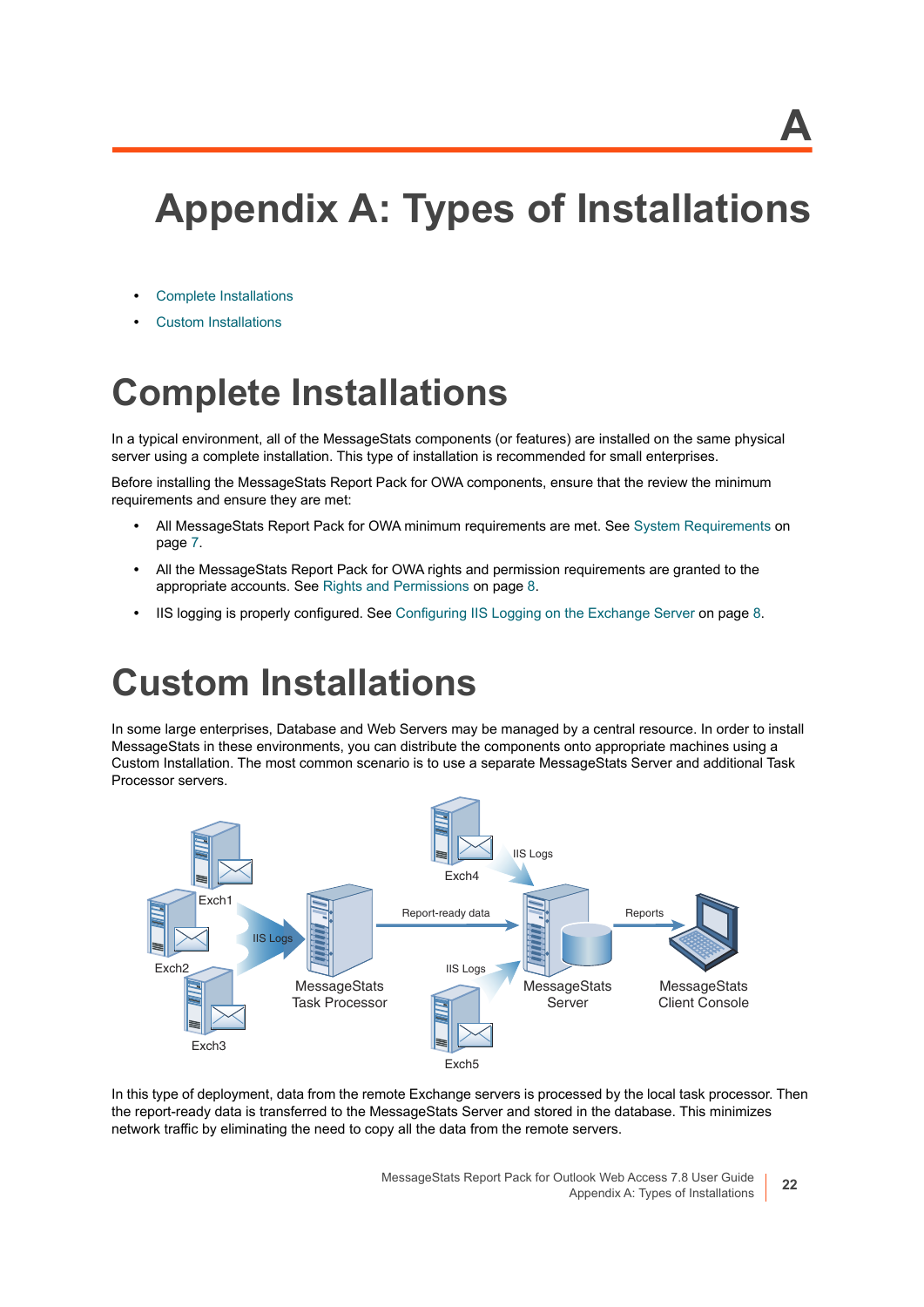The MMC Client Console is installed on a MessageStats administrator's workstation or laptop. The administrator can create tasks and view log files, but task scheduling and gathering are carried out at another location with more robust resources.

To install the Report Pack for OWA onto an existing distributed MessageStats environment, use a Custom installation and install according to the following table.

**Table 1. Distributed installation location of components**

| <b>Core MessageStats</b><br><b>Components</b> | <b>Report Pack Components</b> | <b>Function</b>                                                                                 |
|-----------------------------------------------|-------------------------------|-------------------------------------------------------------------------------------------------|
| <b>MMC Client Console</b>                     | <b>OWA MMC Client Console</b> | Adds the OWA components to the<br>existing MessageStats MMC client<br>console                   |
| Scheduler Service/Task<br><b>Processors</b>   | <b>OWA Task Processors</b>    | Adds the OWA task processor to the<br>existing MessageStats Task Execution<br>Server            |
| Database                                      | <b>OWA Database</b>           | Extends the existing MessageStats<br>database schema in order to store<br><b>OWA Statistics</b> |
| Reports                                       | <b>OWA Reports</b>            | Adds the OWA Reports to the existing<br>MessageStats Reports site                               |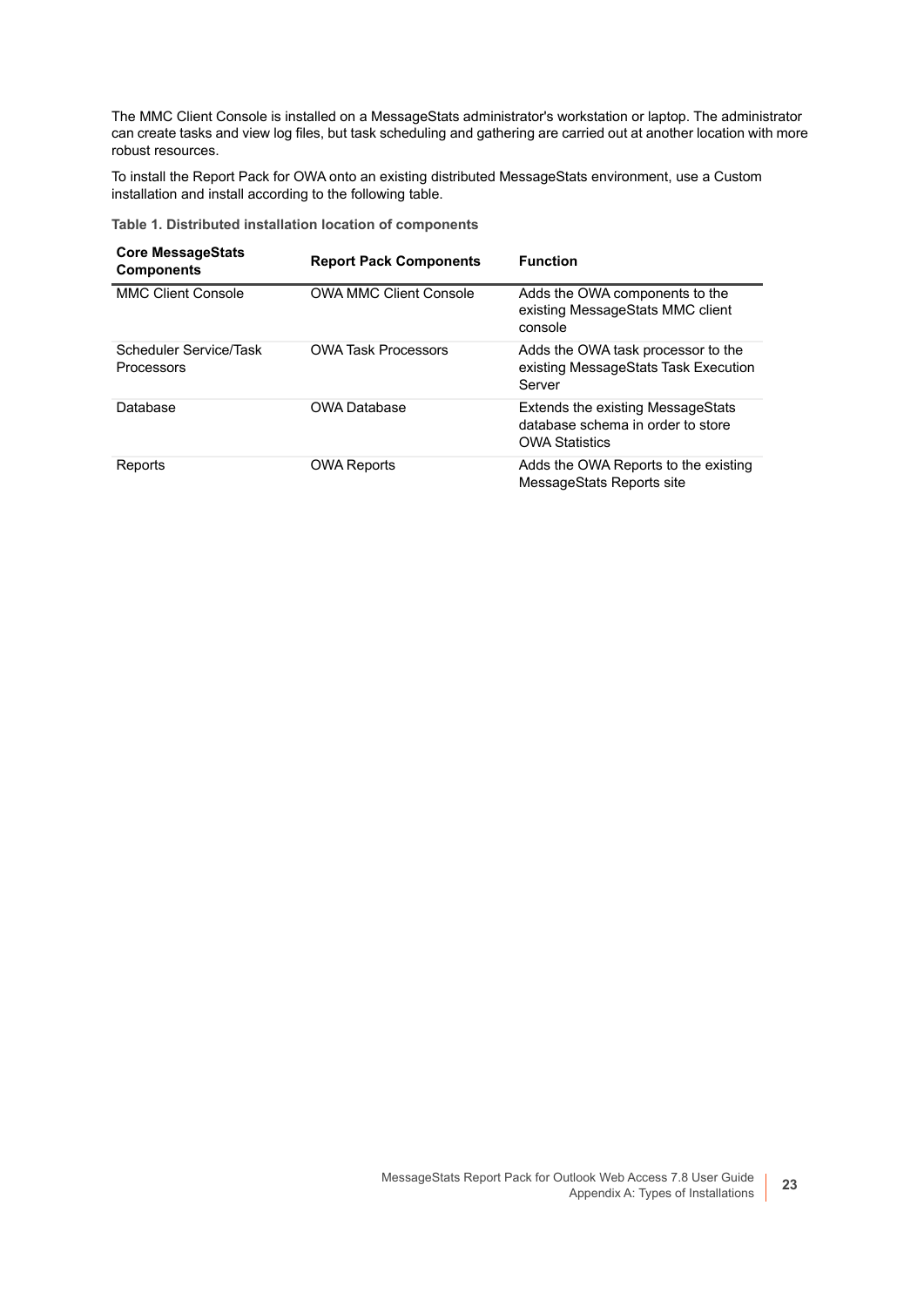# <span id="page-23-3"></span><span id="page-23-0"></span>**Appendix B: Configuring RPC Through a Firewall**

- **•** [Configuring RPC Through a Firewall](#page-23-1)
- **•** [Configuring RPC for OWA Access](#page-23-2)
- **•** [Configuring the ISA Server](#page-24-0)

# <span id="page-23-1"></span>**Configuring RPC Through a Firewall**

To configure MessageStats to gather OWA data from an Exchange server, the console must be able to enumerate the IIS virtual directories on the Exchange server. This is done by making Remote Procedure Calls (RPC) to the IIS Management API on the server.

If your OWA Exchange server is protected by firewall software from the internal network that includes the MessageStats server, you may need to perform some RPC configuration on your Exchange server. You may also need to open certain ports on your firewall to grant MessageStats access to the remote API.

This appendix provides a procedure that you can use to configure your OWA server and firewall. The procedure assumes that you are using a Microsoft ISA Server as your firewall software. If you are using another firewall solution, the concepts behind the procedure are still valid.

**IMPORTANT:** This procedure requires that you manually edit the contents of the Windows registry. Serious f. problems can occur if you modify the registry incorrectly using Registry Editor or using another method. These problems might require that you reinstall the operating system. Quest cannot guarantee that problems can be solved. Modify the registry at your own risk.

Be sure to back up the registry before you modify it. Ensure that you know how to restore the registry if a [problem occurs. For information about how to back up, restore, and modify the registry, see the Microsoft](http://support.microsoft.com/search/?adv=1)  knowledgebase..

There are two parts to the process:

- **•** Configuring RPC
- **•** Configuring the ISA Server

## <span id="page-23-2"></span>**Configuring RPC for OWA Access**

In a default Windows installation, RPC is configured to randomly assign server ports to any port above 1024. It is unwise to open every port over 1024.

The recommended procedure is to configure RPC to use a specific range of ports. Microsoft recommends using ports 5000 and up since ports less than 5000 may be reserved.

Microsoft also recommends that a minimum of 100 ports be opened. Therefore this example shows how to configure RPC on the OWA server to use ports 5000 to 5100.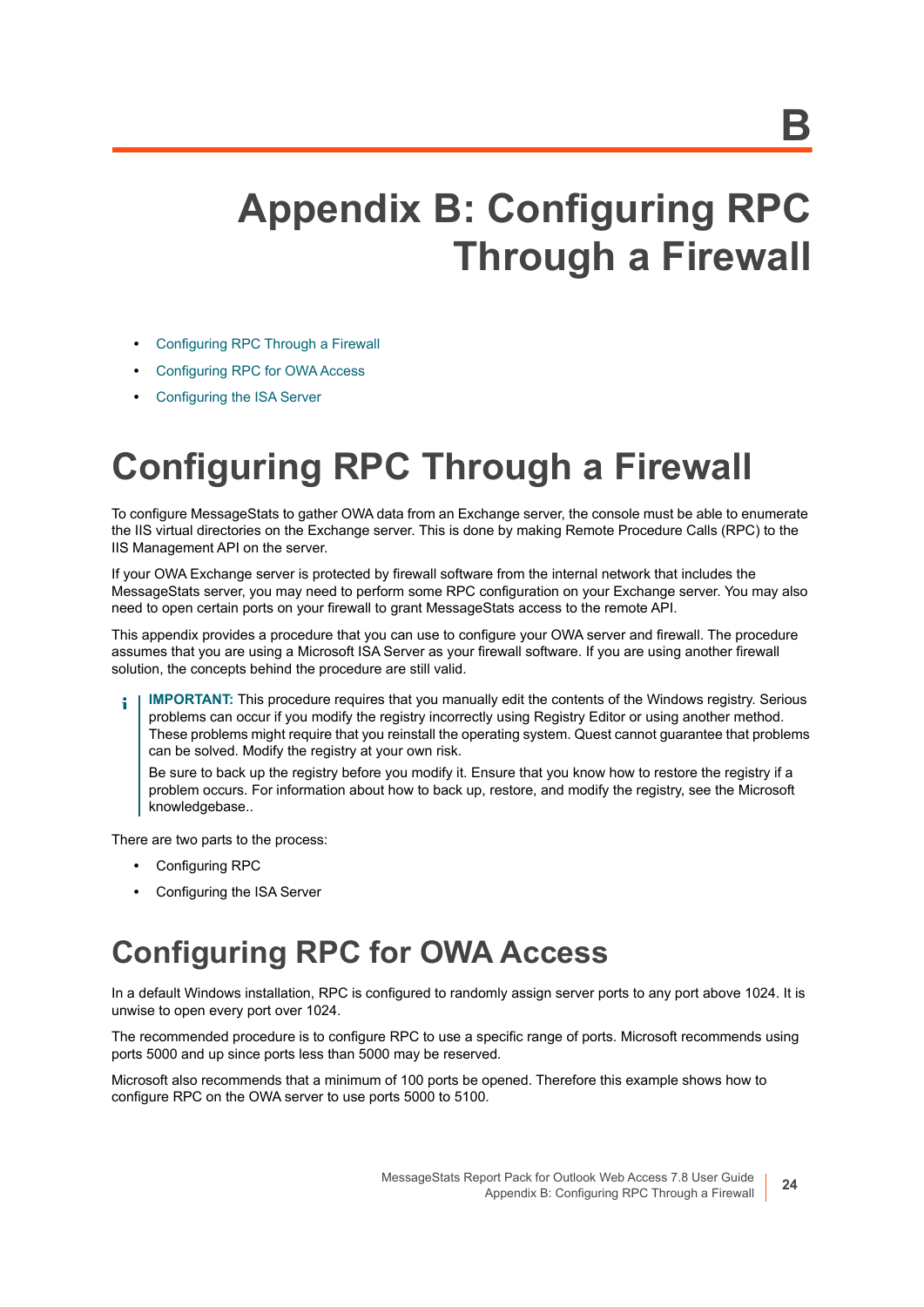#### *Example: To configure RPC to use ports 5000 to 5100*

- 1 Create the following registry key: HKEY\_LOCAL\_MACHINE\SOFTWARE\Microsoft\Rpc\Internet
- 2 Under the Internet key, add the following values:
	- **▪** Ports (MULTI\_SZ)
	- PortsInternetAvailable (REG\_SZ)
	- **▪** UseInternetPorts (REG\_SZ)
- 3 Set the new values as follows:

**Table 1. Settings for the new key values**

| Name                    | <b>Type</b> | Value     |
|-------------------------|-------------|-----------|
| Ports                   | MULTI SZ    | 5000-5100 |
| PortsInternetAvailable  | REG SZ      |           |
| <b>UseInternetPorts</b> | REG SZ      |           |

4 Reboot the OWA server.

## <span id="page-24-0"></span>**Configuring the ISA Server**

Once you have configured RPC to use a specific set of ports on the Exchange server, you must make those ports available to the MessageStats server. You do this by opening the required ports on the firewall.

In addition to opening the dynamically-assigned ports, you also must open port 135. Port 135 provides access to the RPC Endpoint Mapper. The port must be available for proper operation of RPC.

#### *Opening the proper ports on an ISA server*

- 1 Open the ISA Server Management console.
- 2 Select the Firewall Policy node for your OWA server.
- 3 Under the Action menu, select **New/Access Rule**.
- 4 Enter a name for your access rule (for example, MessageStats RPC).
- 5 Click **Next**.
- 6 Select the **Allow** option and click **Next**.
- 7 On the Protocols page, add the **RPC (all interfaces)** protocol.

Make sure you do not add the **RPC Server (all interfaces)** protocol.

- 8 Create a new protocol for the range of RPC ports to be used. Set the protocol properties as follows:
	- **▪** Protocol Type TCP
	- **▪** Direction Outbound
	- **▪** Port Range 5000 to 5100
- 9 Add the newly created protocol type and click **Next**.
- 10 In the Access Rule Sources page, add the **Internal** network.

- OR -

Define the MessageStats server as a network identity and add it.

- 11 Click **Next**.
- 12 In the Access Rule Destinations page, add the Exchange server.
	- OR -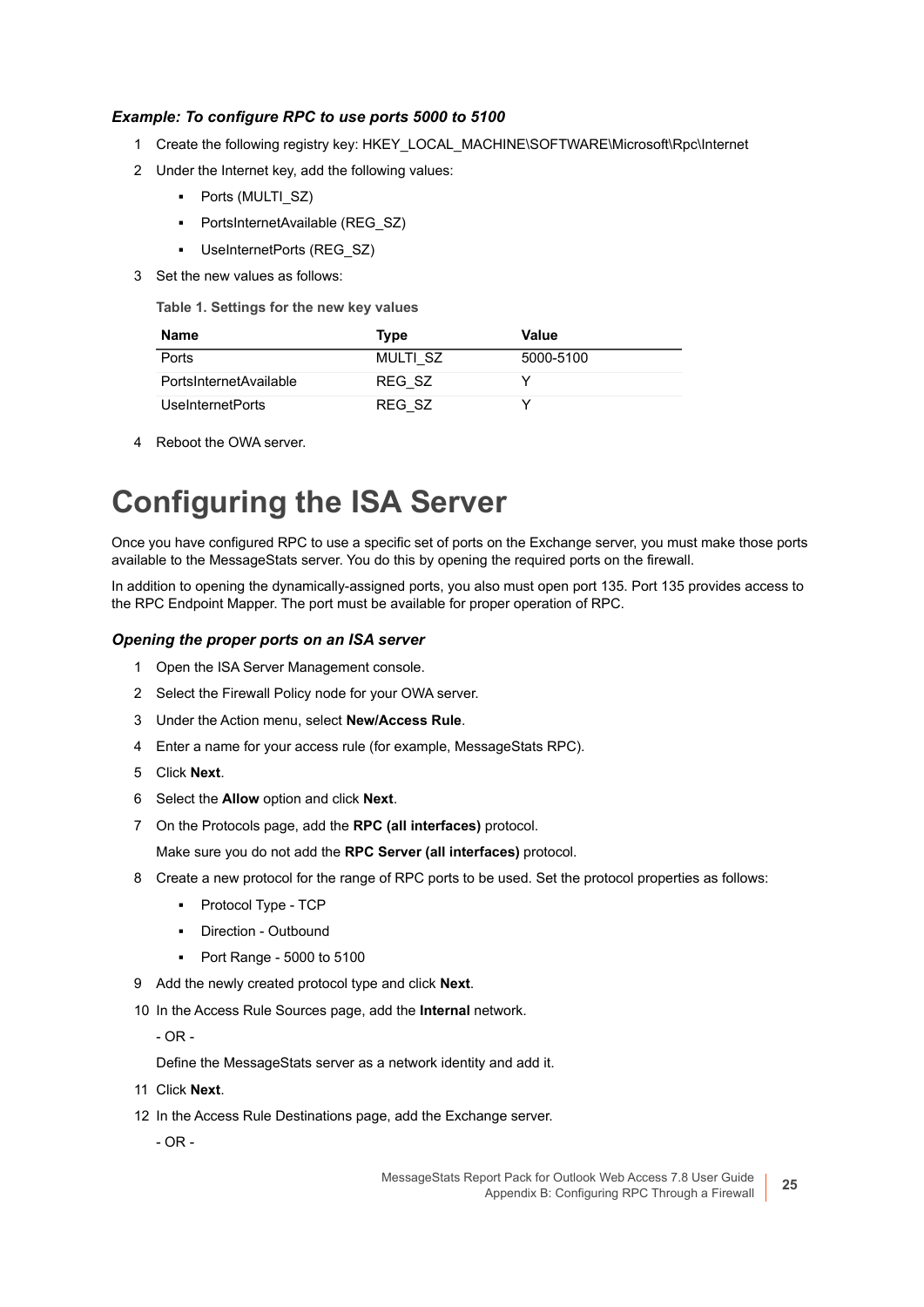Add Local Host if the ISA Server software is installed on the Exchange server.

- 13 Click **Next**.
- 14 On the User Sets page, click **Next**.
- 15 Click **Finish** to close the wizard and create the access rule.
- 16 In the console, click **Apply** to apply your changes.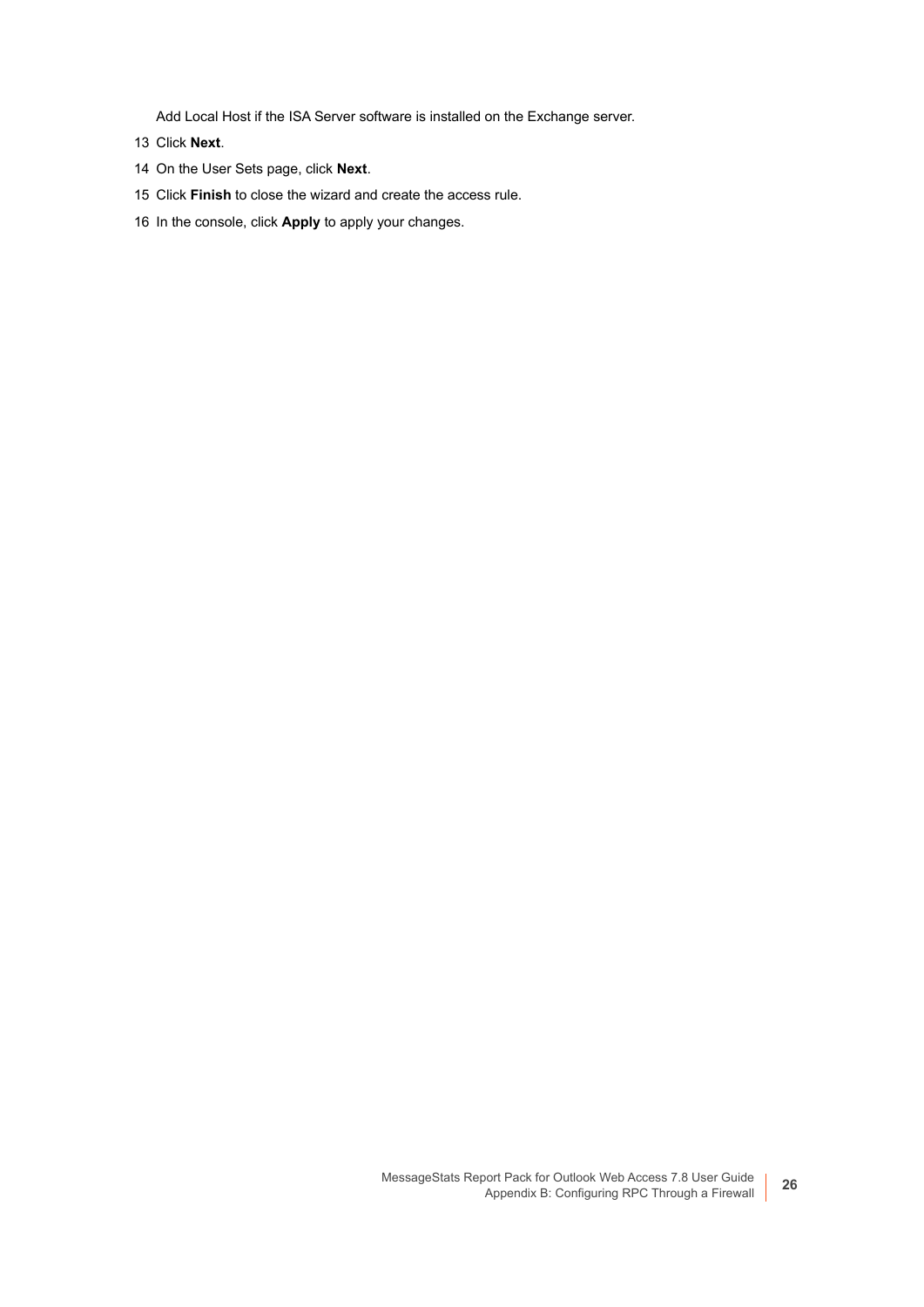<span id="page-26-0"></span>Quest provides software solutions for the rapidly-changing world of enterprise IT. We help simplify the challenges caused by data explosion, cloud expansion, hybrid datacenters, security threats, and regulatory requirements. We are a global provider to 130,000 companies across 100 countries, including 95% of the Fortune 500 and 90% of the Global 1000. Since 1987, we have built a portfolio of solutions that now includes database management, data protection, identity and access management, Microsoft platform management, and unified endpoint management. With Quest, organizations spend less time on IT administration and more time on business innovation. For more information, visit [www.quest.com](https://www.quest.com/company/contact-us.aspx).

## <span id="page-26-1"></span>**Technical support resources**

Technical support is available to Quest customers with a valid maintenance contract and customers who have trial versions. You can access the Quest Support Portal at [https://support.quest.com.](https://support.quest.com)

The Support Portal provides self-help tools you can use to solve problems quickly and independently, 24 hours a day, 365 days a year. The Support Portal enables you to:

- **•** Submit and manage a Service Request.
- **•** View Knowledge Base articles.
- **•** Sign up for product notifications.
- **•** Download software and technical documentation.
- **•** View how-to-videos.
- **•** Engage in community discussions.
- **•** Chat with support engineers online.
- **•** View services to assist you with your product.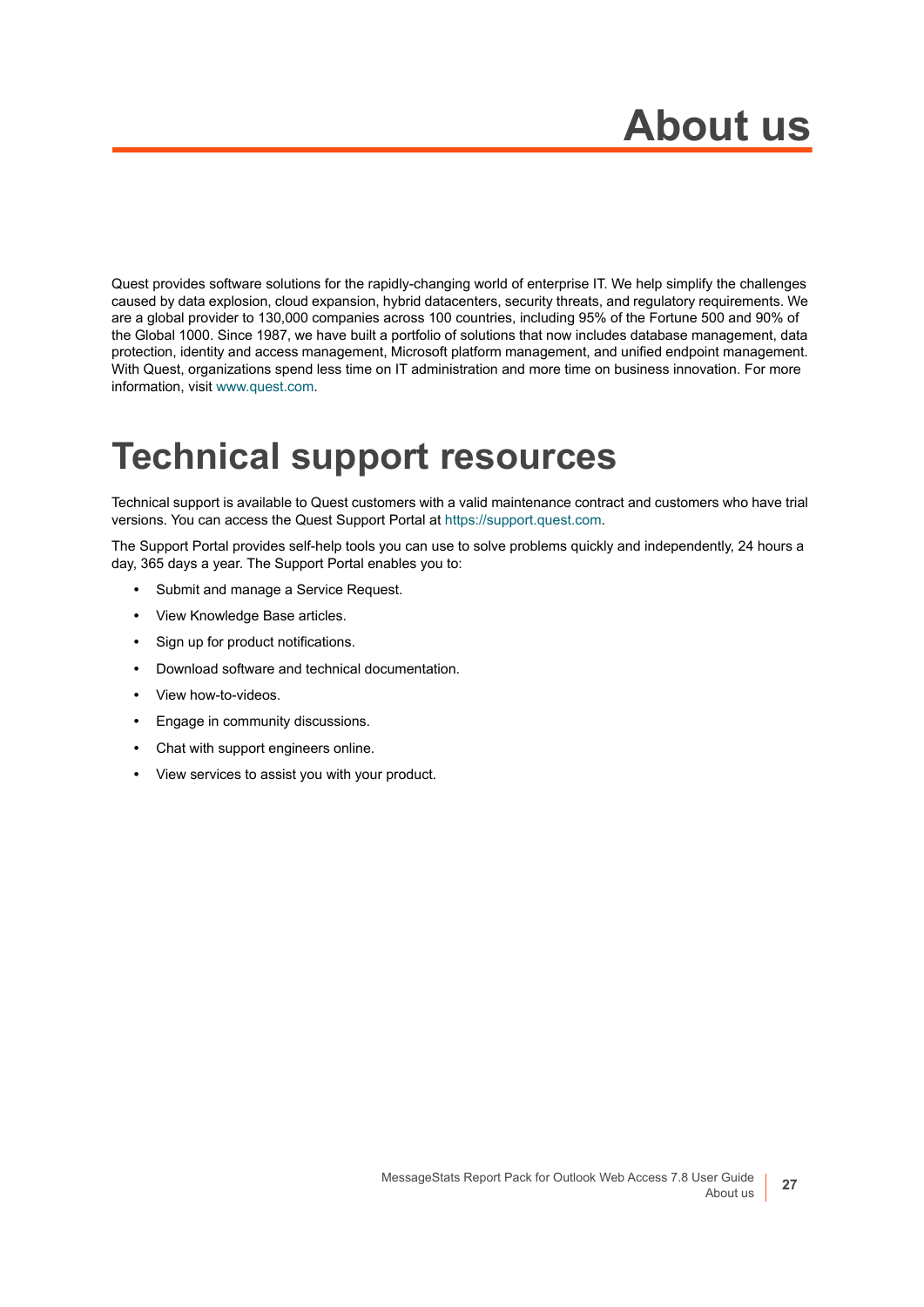# **Index**

## <span id="page-27-0"></span>**A**

[accessing OWA Reports, 17](#page-16-2) account permissions [required for installation, 8](#page-7-6) [required to run the report pack, 8](#page-7-7) aging task [configuring for OWA data, 14](#page-13-3)

### **C**

[changing the properties of an existing task, 13](#page-12-2) [complete installations, 22](#page-21-3) [components of the report pack, 6](#page-5-2) [configuring an OWA aging task, 14](#page-13-3) [custom installations, 22](#page-21-4)

## **D**

data aging [job history, 15](#page-14-1) [deleting OWA report data, 15](#page-14-2) [description of the Report Pack for OWA, 5](#page-4-3)

## **G**

gathering tasks [changing the properties of an existing task, 13](#page-12-2) [creating for OWA servers, 11](#page-10-2) [dependencies for the IIS Log Files task, 12](#page-11-5)

## **H**

[hardware prerequisites, 7](#page-6-4)

## **I**

IIS log files [configuring format settings in Exchange, 8](#page-7-8) [dependencies for the gathering task, 12](#page-11-5) [indicating any alternate locations for, 11](#page-10-3) installation types supported by report pack [complete installations, 22](#page-21-3) [custom installations, 22](#page-21-4)

### **L**

locations

[specifying alternate locations for IIS log files, 11](#page-10-3) [Logons by Department report, 18](#page-17-0) [Logons by Internet Browser and Version report, 19](#page-18-0) [Logons by Mailbox report, 17](#page-16-3) [Logons by Server report, 18](#page-17-1) [Logons by Source IP report, 18](#page-17-2) [Logons by User Account report, 17](#page-16-4) [Logons by Virtual Directory/Web Site report, 18](#page-17-3)

## **O**

OWA Reports [accessing, 17](#page-16-2) [viewing, 17](#page-16-5) OWA server [configuring IIS log file format, 8](#page-7-8) [OWA Server Uptime report, 19](#page-18-1)

### **P**

permissions [required for installation, 8](#page-7-6) [required to run the report pack, 8](#page-7-7) prerequisites [assigning the OWA server role in MessageStats,](#page-9-4)  10 [hardware, 7](#page-6-4) [report pack software requirements, 7](#page-6-5)

## **R**

Report data [deleting, 15](#page-14-2) Report Pack for OWA [components, 6](#page-5-2) [description of, 5](#page-4-3) reports [Logons by Department, 18](#page-17-0) [Logons by Internet Browser and Version, 19](#page-18-0) [Logons by Mailbox, 17](#page-16-3) [Logons by Server, 18](#page-17-1) [Logons by Source IP, 18](#page-17-2) [Logons by User Account, 17](#page-16-4) [Logons by Virtual Directory/Web Site, 18](#page-17-3) [OWA Server Uptime, 19](#page-18-1) requirements